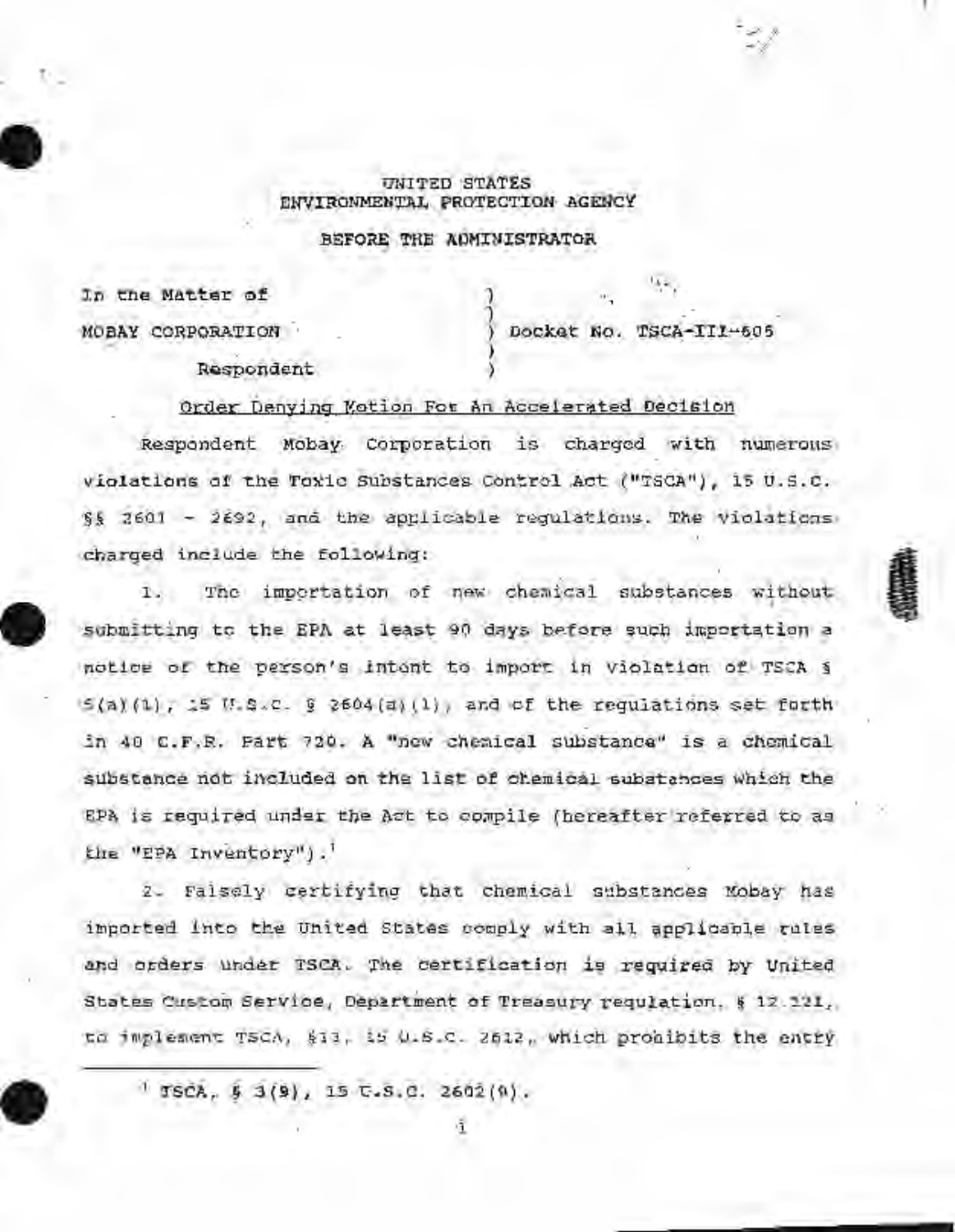into the United States of chemical substances that are not in compliance with TSCA and any rule or order issued thereunder.

. .

3. Failing to include in the notice reporting the importation. of a new chemical substance all the information required by EPA regulation, 40 c.F.R. §720.45. \'

' 4. Including false information in the notice required by 40 C.F.R. § 720.102 of commencement of manufacture or of import of a new chemical substance.

5. Including false information on the TSCA inventory form that was required to be submitted by 40 C.F.R. § 710.3.

The complaint contains 424 Counts and a penalty of  $$4,704,000$ , is requested. *z* 

Mobay now seeks an accelerated decision dismissing 384 of the Counts on the grounds that they are barred either by the five-year statute of limitations provided in 28 u.s.c. § 2462, or by the Paperwork Reduction Act ("PRA"),  $44$  U.S.C. §§ 3501-3520, or by both. Finally, Mobay has submitted the affidavit of an expert that many of the chemical substances which are the subject of this complaint were not new chemical· substances but simply had different chemical names then identical chemicals on the EPA's Inventory.

## Genuine Issues of Material Fact Exist With Respect to Whether Any of the Counts are Barred by the Statute of Limitations.

In the case of 3M Company (Minnesota Mining and Manufacturing) v. Browner, 17 F. 3d 1453 (D.C. Cir 1994), reh'g and suggestion for

<sup>2</sup> The Complaint originally contained 427 Counts, but three counts, 425, 426 and 427, for which the EPA requested a penalty of  $$51,000$ , have been drooped.

2

(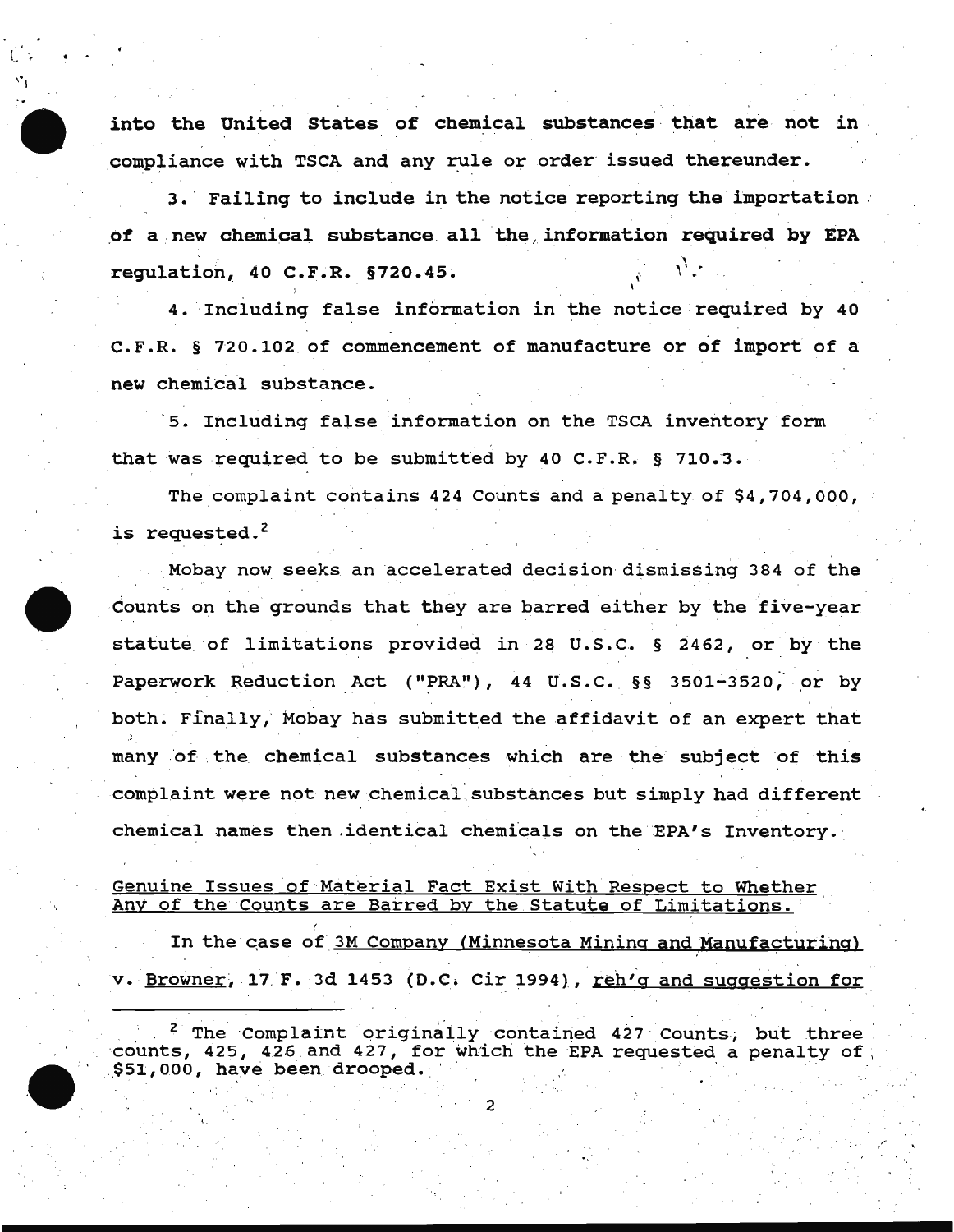reh'g in banc denied (May 9, 1994), the court held that proceedings for the assessment of civil penalties under TSCA,  $\S$  16(a), 15 u.s.c. § 2615(a), were subject to the five-year statute of limitations in 28 U.S.C. § 2462. That statute reads as follows:

> Except as otherwise provided by Act of Congress, an action, suit or proceeding for the enforcement of any civil fine, penalty, or forfeiture, pecuniary or otherwise, shall not be entertained unless commenced within five years from the date when the claim first .. accrued if, within the same period, the offender or the property is found within·the United States in order that proper service may be made thereon.

The complaint is alleged to have been filed on July 3, 1991.<sup>3</sup> Thus, all violations alleged to have occurred prior to July 3, 1986, are claimed to be now barred. Mobay has listed these violations, claimed to total 317 in all, in its brief.<sup>4</sup> They consist of alleged failure to file the premanufacture notification, alleged faise import certifications and allegedly filing false inventory forms.

3M Company, like this case, involved the alleged importation of unreported new chemical substances. The violations occurred between August 1980 and July 1986, and were discovered by the EPA in 1986, when 3M notified the EPA about the importations. In'1988 EPA filed its administrative complaint. The court held that the EPA may not assess civil penalties against 3M· Company for violations committed more than five years before the EPA issued its

3 Respondent's Motion for Accelerated Decision at 15. Actually, the date-time stamp on the complaint shows that it was filed with the Regional Hearing Clerk on July 1, 1991. For purposes of this motion, however, the July 3 filing date is accepted.

3·

· . Pespondent's Brief at 11-12, and Attachment 1.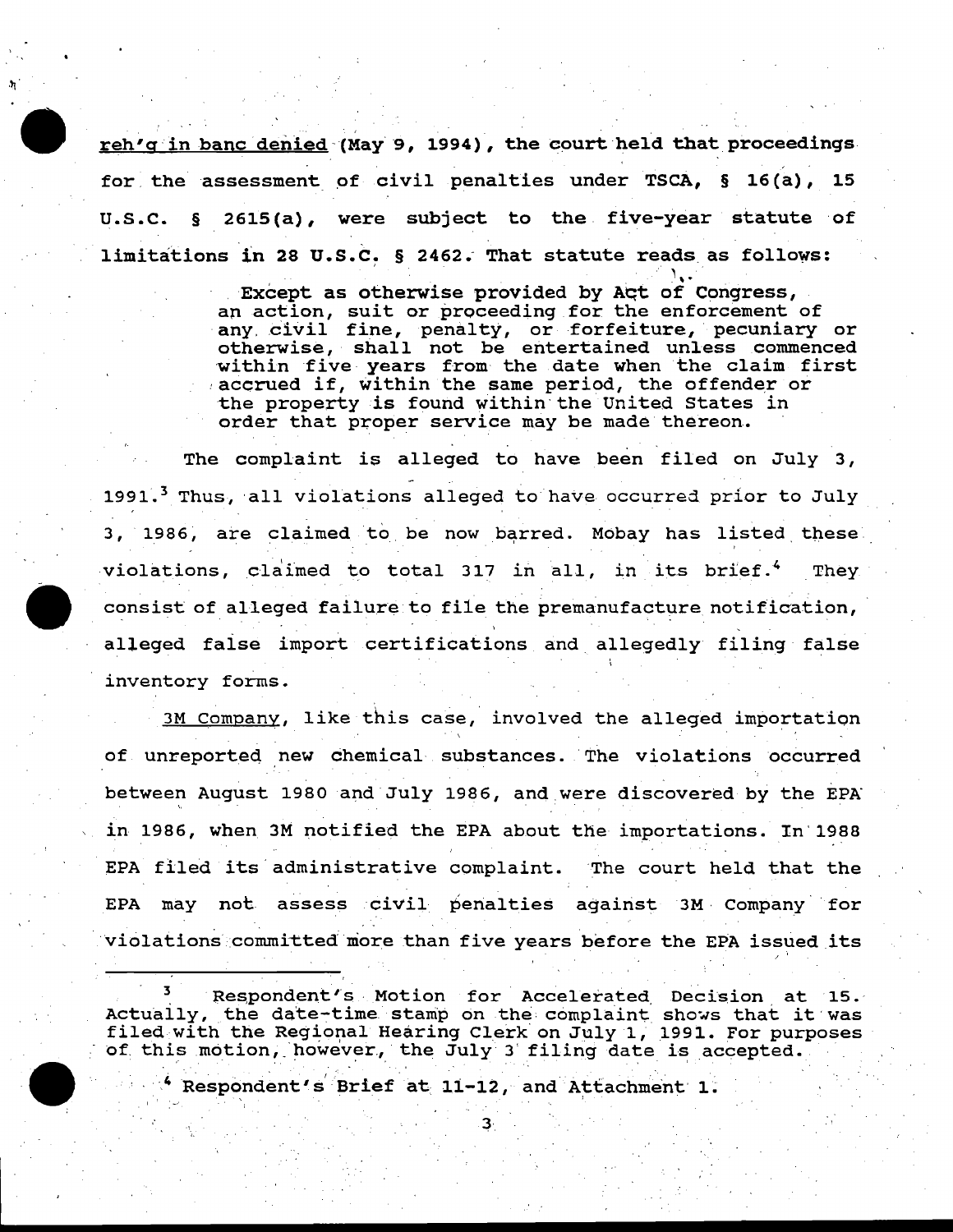complaint. It rejected the contention that the claim should have been considered as accruing when the EPA was first notified about the importations which would have brought all imports within the five-year period and subject to civil penalties.<sup>5</sup> Issues not . ' . ,, .. . specifically addressed by the court were whether the importation of a new chemical without filing a notice could be considered a continuing violation until the notice was filed, although the court was skeptical about there being a continuing violation on the facts before it, and whether the statute could be tolled by fraudulent  $concealment.$ <sup>6</sup>

In order to put Mobay's and the EPA's arguments in proper context, it is worthwhile to · examine TSCA briefly against the background of its pertinent legislative history.

A major problem that TSCA was intended to deal with was the potential risk to health and environment created by introduction of new chemicals into the marketplace each year and subsequently. into the environment through use and disposal. Past experience had shown howtoxic to humans and the environment could be chemicals such as newly developed plastics which had come into wide use.<sup>7</sup>

 $5$  3M Company, 17 F3d at 1460 - 1463.

 $^{\circ}$  3M Company, 17 F. 3d at 1455, n. 2 and 1461, n.15. The EPA did not rely upon the doctrine of a continuing violation. Id. at 1455; n. 2.

 $7$  This, of course, is stated in the Act's statement of Findings, Policy and Intent, TSCA, § 2, 15 U.S.C. § 2601. See also, rindings, rollo<sub>f</sub> and incent, roon, 3 2, 15 cisic: 3 2001: See also,<br>Sen. Rep. 94-968, 94th Cong. 2d Sess. 3-6, <u>reprinted in</u> House Committee on Interstate and Foreign Commerce, Legislative History of the Toxic Substances Control Act, Prepared by the Environmental and Natural Resources Policy Division of the Library of Congress (Comm. Print 1976) (hereafter "Legislative History") at 159-162; H.

4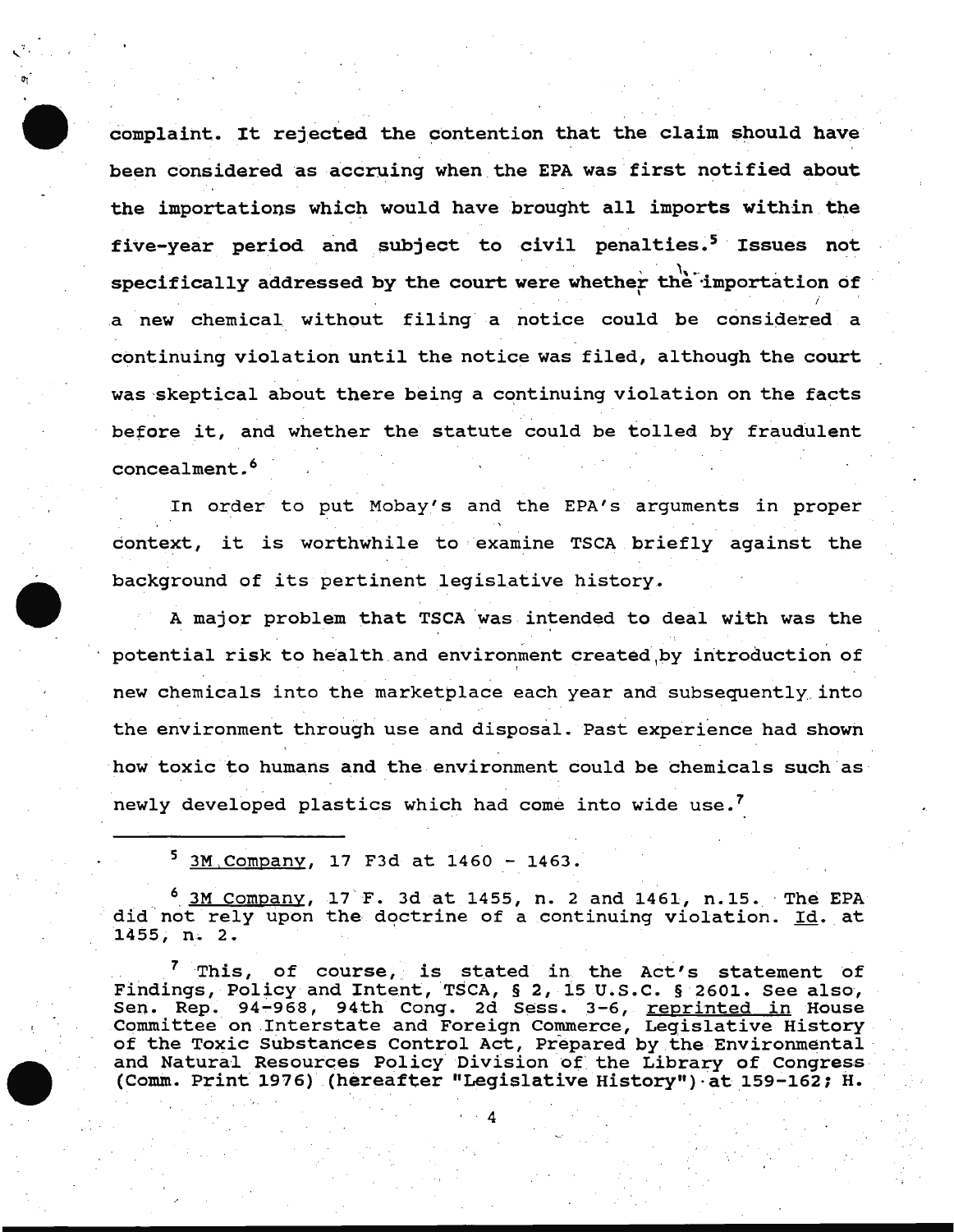Premanufacture notification was regarded as an important feature of the Act.<sup>8</sup> In reporting the bill to Congress, for example, it was stated:

> The most effective and efficient time to prevent unreasonable risks to public health or the environment is prior to first manufacture. It is at this point that the costs of regulation in terms of human suffering, jobs lost, wasted capital expenditures, and other costs are lowest. $<sup>9</sup>$ </sup>

Premanufature notification carries out this congressional purpose by enabling the EPA to make a reasoned evaluation of the health and environmental effects of a new chemical substance before it is actually introduced into the marketplace and into the environment. 10

What is clear from the Act and its legislative history is that the Act imposes upon the manufacturer, which is the importer in

R. Rep. 94-1341, 94th Cong. 2d Sess. 3-7, Legislative History at 411-415.

See e.g. the following statement of Senator Tunney, a sponsor of the bill: "The existence within S. 3149 of a strong premarket screening process is a key factor in the effective operation of this legislation. We can no longer operate under the assumption that what we do not. know about a chemical substance cannot hurt us." Legislative History at 215.

 $^9$  S. Rep. 94-698, 94th Cong. 2d Sess. 5 (1976), Legislative History at 161. See also Conference Report, H. R. Rep. 94-1679, 94th Cong. 2d Sess. 65 (1976), Legislative History at 678.

f.

<sup>10</sup> See Tsca, §§<sup>5</sup> and 6, 15 U.S.C. §§ 2604, 2605, dealing with the regulatory action the EPA may take where the information given to the EPA or available to it is found to be insufticient to. permit the EPA to make a reasoned evaluation of the health and environmental effects of a chemical substance or where the EPA<br>finds on the information available to it that there is a reasonable<br>basis to conclude that the chemical substance will present an basis to conclude that the chemical substance will present an unreasonable risk of injury to health or the environment. See also Legislative History at 740 (Remarks of Senator Magnuson in connection with Senate's consideration of Conference Report).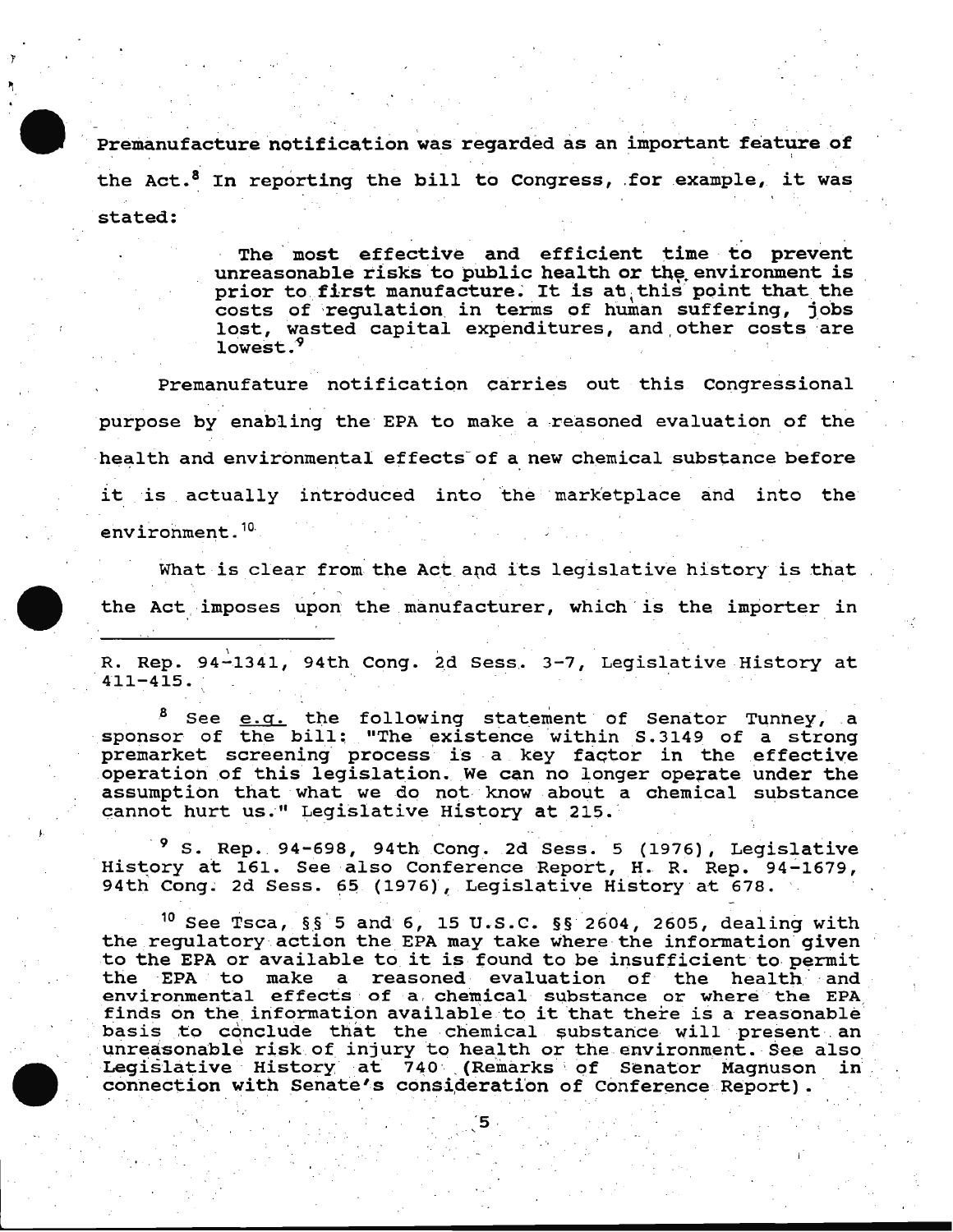this case, the affirmative duty to report the intended importation of a new chemical 90 days before it is imported. The statute prescribes specific information about the chemical substance that is to be reported and other information is required by regulation.<sup>11</sup>

It is also clear from the Act, and from the record in this case, that the chemical identity and molecular structure and other information about the chemical substance can be trade secrets, the· confidentiality of which is zealously guarded by the importer.<sup>12</sup> This, of course, is material to the question of whether the EPA would have any other access to this information than that reported by.the importer.

Finally, although the court in 3M Company, held that the date of importation was the date on which the claim accrued, it is clear that there are really two elements to tne violation, the filing of the notification and the subsequent importation of the chemical. If a new chemical substance is to be imported, TSCA imposes an affirmative duty on the importer to first notify the EPA, and the importation is prohibited until the notification with the required

TSCA § 5(d) and § 8(a)(2)(a), 15 U.S.C. §§ 2604(d),  $2607(a)$   $(2)$   $(A)$ ; 40 CFR § 720.40 and Appendix A to Part 720.

<sup>12</sup> Pursuant to the claim of business confidentiality made by Mobay, in accordance with the provisions of TSCA and the mobay, in accordance with the provisions of isca and the<br>regulations, all information that could identify the chemical substances, and the quantities imported have been classified as "confidential business information." See TSCA, § 14, 15 U.S.C.<br>2613; 40 C.F.R. § 720.85. The unauthorized disclosure of such 2613; 40 C.F.R. § 720.85. The unauthorized disclosure of such information is subject to stringent sanctions. TSCA § 14(d), 15 Information is subject to stringent sanctions. ISCA 9 14(d).

 $\lambda$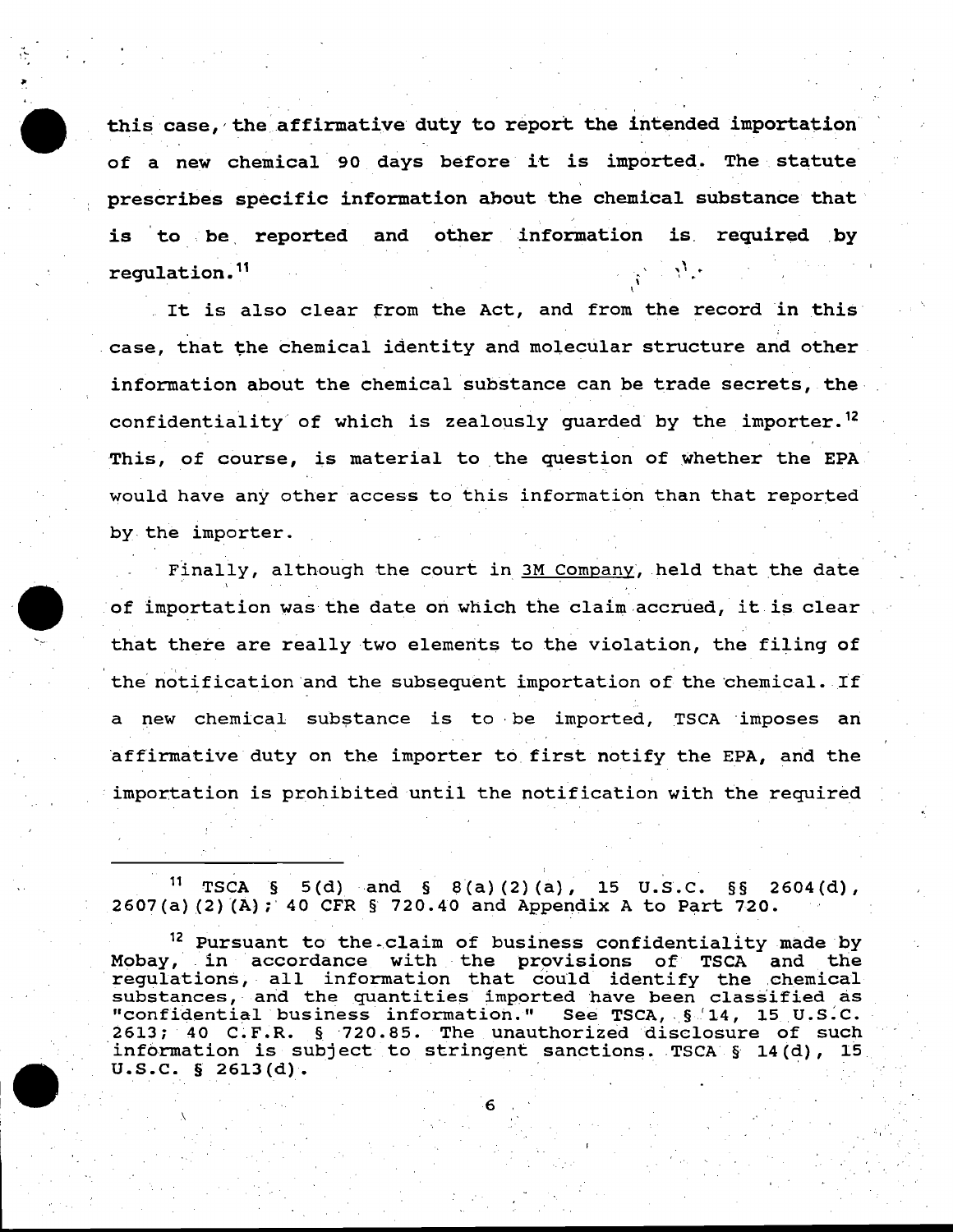information has been filed.<sup>13</sup>

It is with the above considerations in mind, that we turn to the EPA's claim that the statute has been tolled because the proper information was either intentionally withheld or negligently not· disclosed to the EPA, or because the violation, continued until the notification was filed.

The doctrine of fraudulent concealment as tolling the statute of limitations is an equitable one and appears to have been applied mainly, if not entirely, in civil causes of action.<sup>14</sup> That, of course, is not material here, since this is a civil proceeding and the court in 3M Company expressly recognized that the statute of limitations could be tolled by fraudulent concealment.<sup>15</sup> The rationale for the doctrine has been stated to be that, given that the purpose of the statute of limitations is fairness to defendant, who should not be called upon to defend a suit where the evidence

<sup>13</sup> As Senator Magnuson, Chairman of the Senate Committee on .<br>Commerce, stated in conne**ction with the Senate's consideration of** the conference report (H.R. 94-1679), "The requirements of the act are clear. If this information . [required by Section  $5(d)$ ] is not properly submitted, then the notification requirements of the act have not been complied with. Manufacture or processing may not begin until 90 days - or 180 days, if extended - after proper.<br>notification has been given." Legislative History at 740.

<sup>14</sup> The case cited as the leading case on the subject, Holmberg v. Armbrecht, 327 U. S. 392 (1946) was a civil action to enforce the liability imposed upon shareholders of a land bank equal to one the framility imposed upon shareholders of a fand bank equal to one<br>hundred percent of their holdings. The cases cited by the parties nundred percent or their noidings, <sup>.</sup><br>are all civil actions,

<sup>15</sup> 3M Company 17 F. 3d at 1461, n.15. An administrative proceeding to assess a civil penalty is a precursor to an action to collect the penalty, if the penalty is not paid. Such action is a. civil proceeding. United States v. Ward, 448 U.S. 242 (1980).

7 ·

•\

. '

•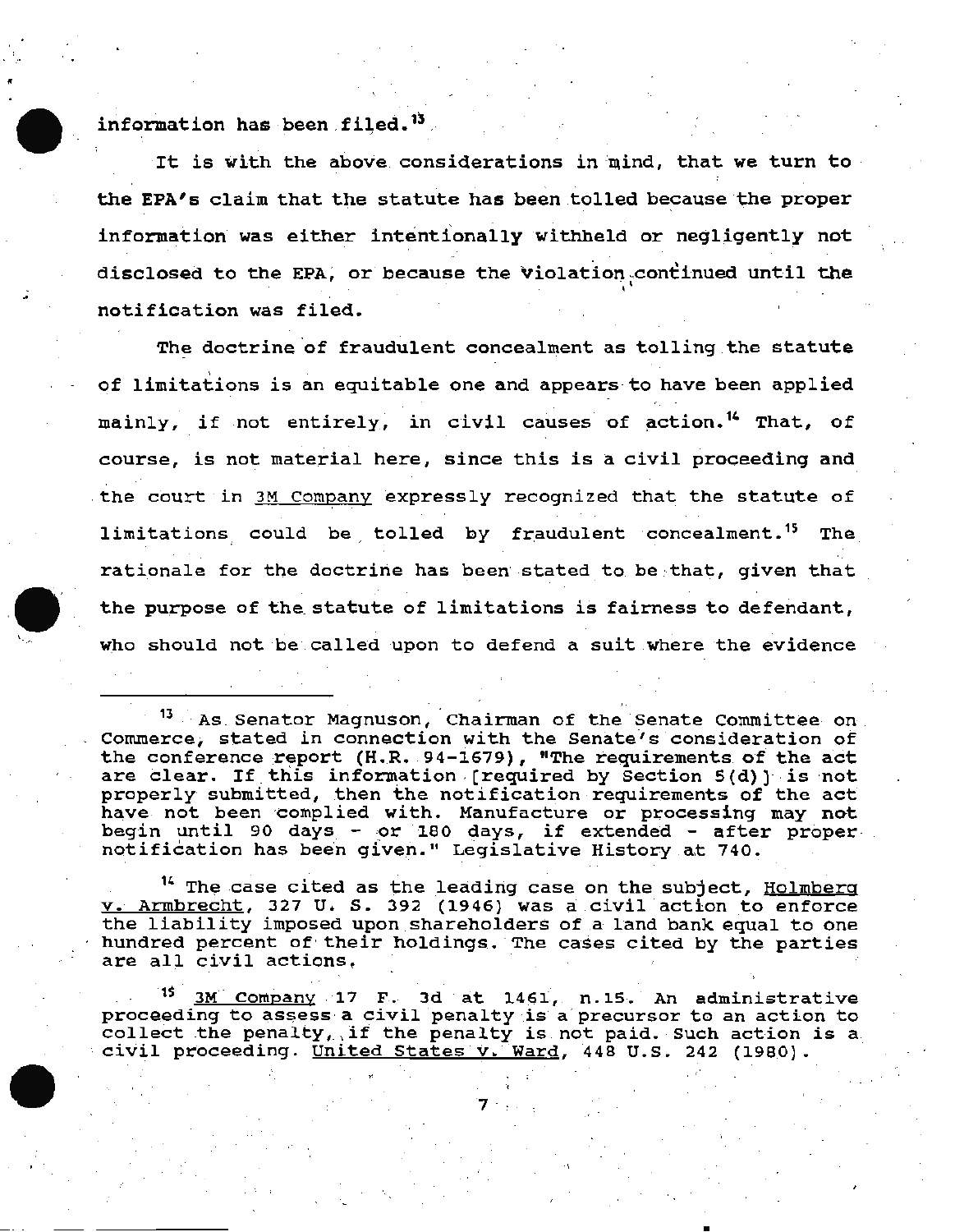has been lost, memories have faded and witnesses disappeared, the most common and justifiable exception to the running of the statute is based upon the affirmative acts of the defendant which have impeded suit.<sup>16</sup>

The EPA has produced the affidavits of former Mobay employees indicating that Mobay was knowingly giving incorrect or incomplete information to the EPA about the chemical substances it was importing into the United States. Mcbay attacks the credibility of these employees, but Mobay has not shown that these individuals would not be in a position to have knowledge of facts relevant to . . the submission of incorrect inforrnat:ion to the EPA. The EPA also cites other evidence indicating a disposition on the part of Mobay to withhold information about, its chemicals from the EPA or to misrepresent Mcbay's compliance with the notification requirements ·Of TSCA.

Mobay seeks to counter the EPA's evidentiary showing by questioning the credibility of the EPA's witnesses and by its own explanation of what inferences are properly drawn from the evidence. In order to defeat a motion for an accelerated decision,

16 Smith v. American President Lines, Ltd., 571 F. 2d. 102, 109, n. 12 (2d Cir. 1978); see also, Holmberg v. Armbrecht, 327<br>U.S. 392, 397 (19460:

8

[W]here a plaintiff has been injured by fraud and [W]nere a plaintiff has been injured by fraud and<br>"remains in ignorance of it without any fault or want of diligence or care on his part, the bar of the statute does not begin to run until the fraud is discovered though there be no special circumstances or efforts on the part of the party committing the fraud to conceal it from the knowledge of the other party." (quoting Bailey v. Glover 21 Wall (US) 342, 348, 22 L ed 636, 638.. ·

•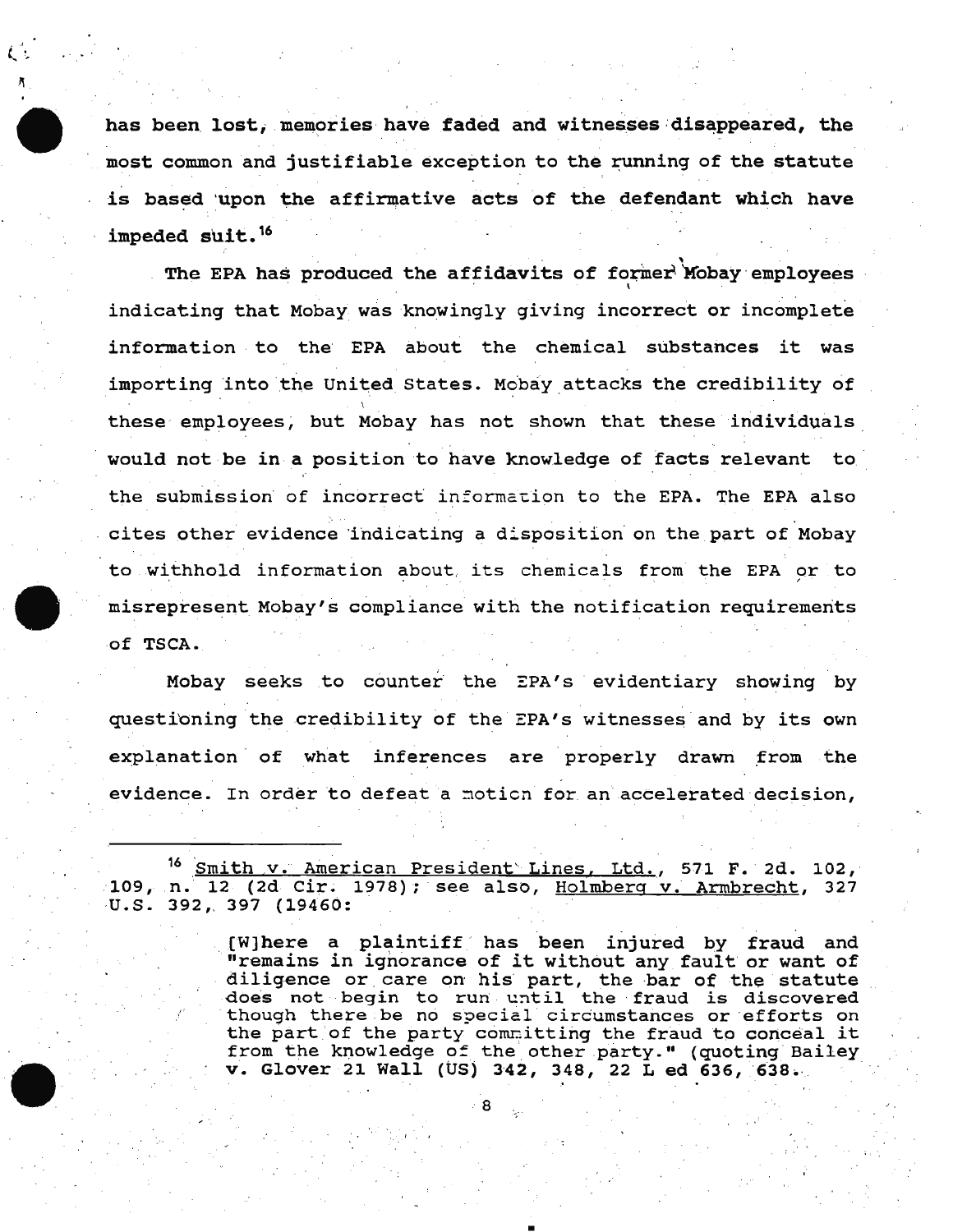however, the EPA need only show that there are genuine issues of material fact about whether the statute of limitations should be tolled by Mobay's incorrect or incomplete reporting.<sup>17</sup> I find that the EPA has met this burden. Nor should Mobay's burden be overlooked. As the moving party, it must show that there is no genuine dispute of material fact. Mobay's analysis depends upon drawing inferences from the evidence favorable to its contentions but it is well established that the rule is to the contrary, and that the inferences most favorable to the party opposing an accelerated decision should be drawn from the supporting documents in determining the existence or not of genuine issues of fact.  $^{18}$ 

Mcbay also .argues that the EPA ·in. order to prevail on its claim of- fraud· must show by clear and convincing. evidence that Mobay intended to conceal evidence from the EPA. The cases cited by Mobay, however, deal with the tolling of the statute in antitrust cases. One obvious distinction that comes to mind is that in those cases there was no clear-cut statutory duty to report information that the agency was to rely upon in fulfilling its statutory obligations, a consideration that could bear not only on what constitutes "fraudulent" concealment of the violations but also on the EPA's diligence, or want thereof, in discovering the

<sup>17</sup> See Adickes v. Kress & Co., 398 U.S. 144, 157-160 (1970). 6 JAMES WM. MOORE et al., MOORE'S FEDERAL PRACTICE I  $56.15(3)$  at  $56-255$  (2d ed. 1994).



.·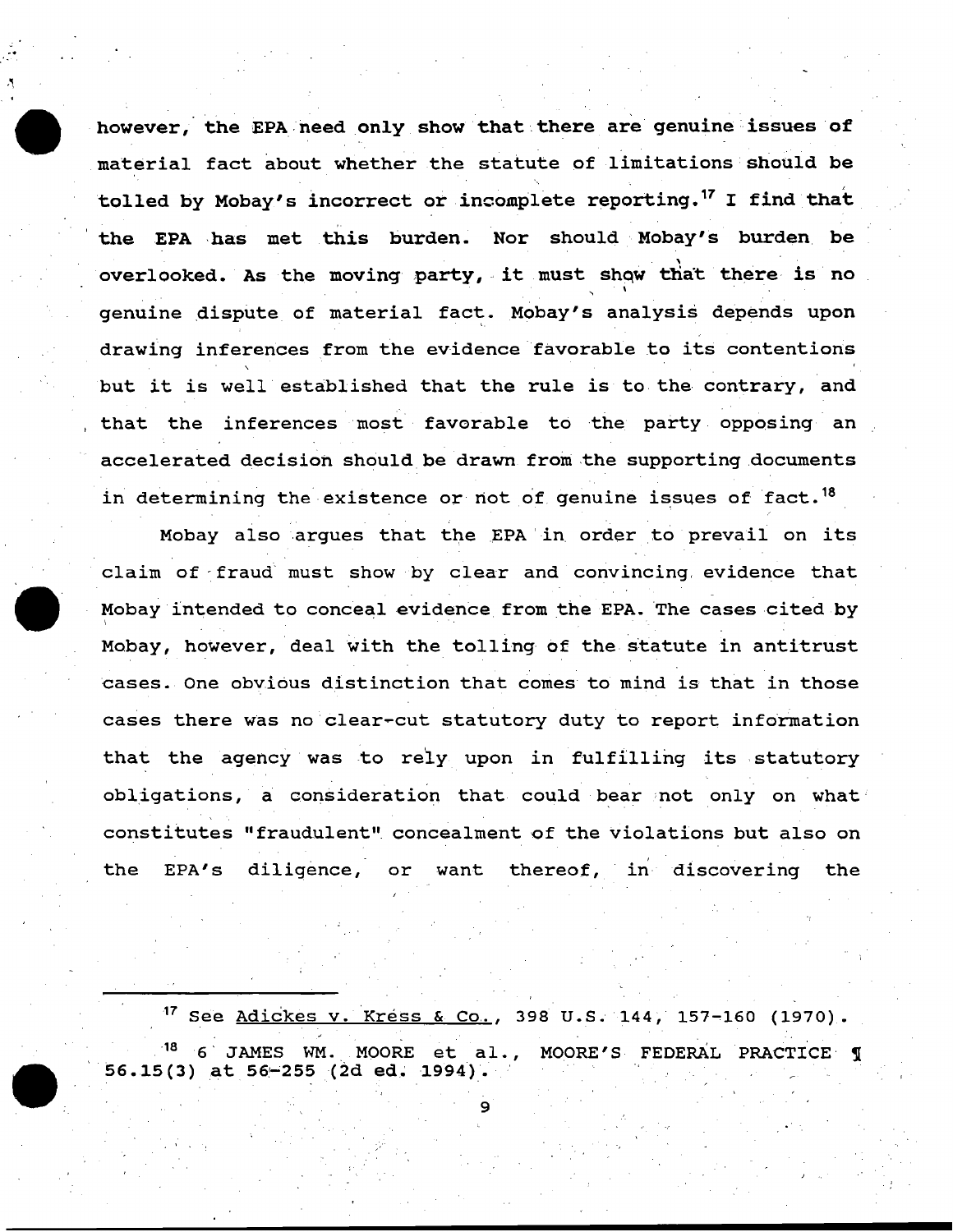violations.<sup>19</sup> Since the facts as to Mobay's conduct are yet to be established, it would not be useful to attempt to determine whether they make out a case for tolling the statute.

·· The· EPA also argues that the statute of limitations did not run because the violations were continuing. This question had not . been decided by the court in 3M Company, because the EPA had not made it a basis for its decision, although the administrative law ·judge had found the violations continuing in an interlocutory decision in the case.<sup>20</sup> Mobay points out that this issue should not be revisited because the EPA did not adopt it as a basis for its decision and that the case of Toussie v. United States, 397 u.s. 112 (1970) is dispositive of the issue, as the court in 3M Company indicated in its opinion. There is, however, a significant distinction between Toussie and this case. Toussie involved the failure of a person to register for the draft within five days after reaching his 18th birthday as required by the Selective Service Act of 1948. He was not indicted for failure to register

10 .

<sup>20</sup> 3M Company, 17 F. 3d at 1455, n.2.

<sup>&</sup>lt;sup>19</sup> Mobay argues that the EPA cannot satisfy the requirement that it have acted with diligence because the customs officials were negligent in allowing these chemical substances to be imported without having complied with TSCA. I find that there are genuine 'issues of fact with respect to both whether the EPA should be charged with any asserted lack of diligence by customs officials and whether customs officials can be charged with lack of diligence. The court in 3M Company thought that there might be some significance in the fact that the EPA after 3M's violations required that the certification filed with customs on importation be sent to the EPA. 17 F. 3d at 1461, n. 15. This statement, however, was by way of dictum, and the relevancy of the EPA's procedures with customs will Undoubtedly be explored at the hearing.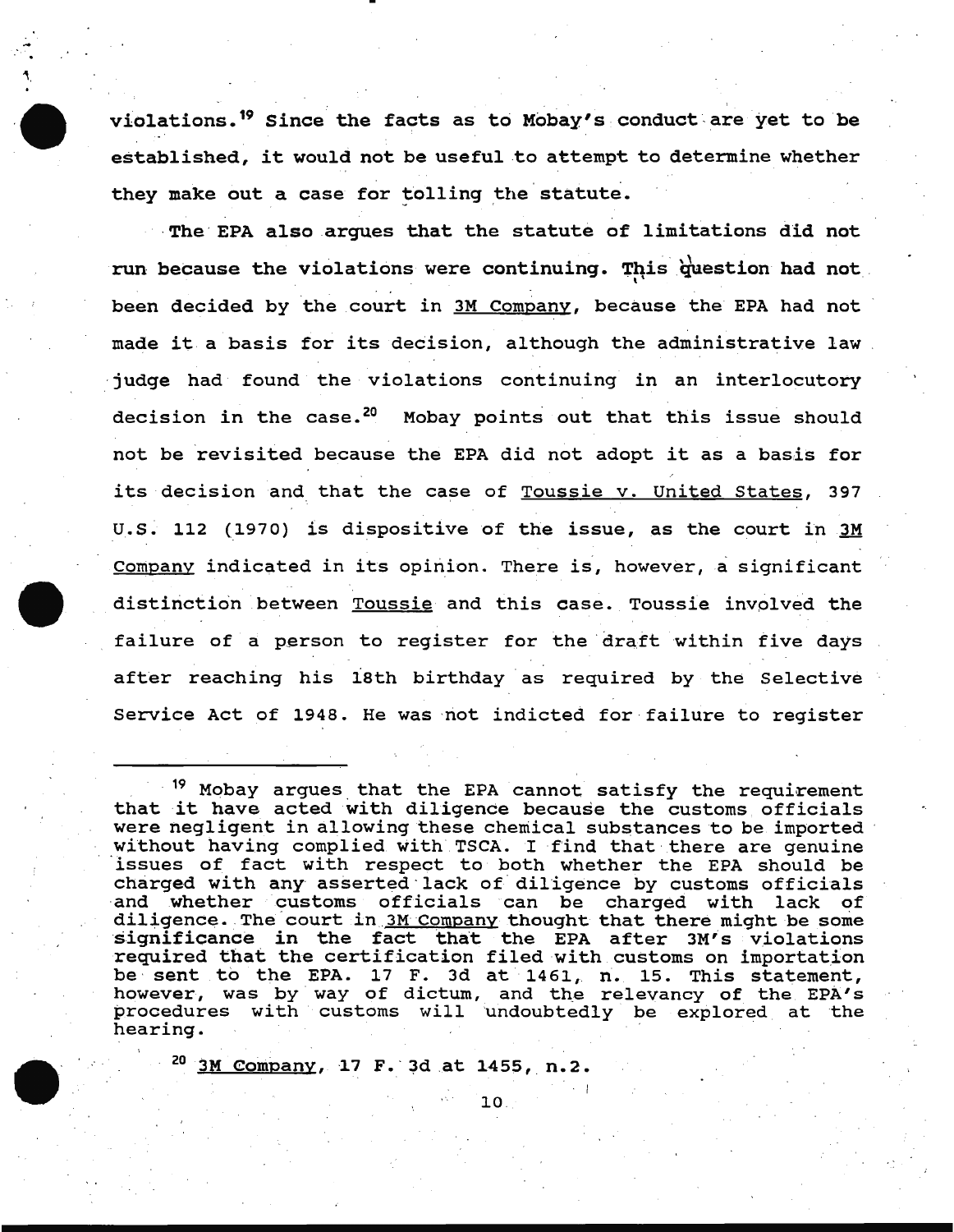until 1970. The Supreme Court held that the indictment was barred by the five-year statute of limitations applicable to non-capital criminal offenses. The Court found that the violation was complete upon Toussie's failure to register within 5 days of his reaching draft age. It does not appear that the Selective Service Act contained language similar to that found in TSCA,  $\S$  16(a)(1), 15 USC  $\S$  2615(a)(1), that "[e]ach day such a violation continues shall, for the purposes of this subsection, constitute a separate violation of § 15...."

'I

Mobay argues that the language applies only to the assessment of a penalty, and not to the violation which is complete upon importation. An ·answer to this argument is that this is precisely what this proceeding is about, namely, the assessment of a penalty. Moreover, Mobay's interpretation leaves open the question of whether continuing penalties can be assessed against wrongful importations, if, as Mobay assumes, the violation is complete upon importation. The construction that more accords with Congress' intent as manifested in the Statute and the underlying Congressional history is that the violation consists of the importation without filing a notification, and continues until the notification is filed. The importation is the initial step in the introduction of the chemical into the marketplace and the risk to health and environment remains until the information enabling an evaluation of its potential toxicity becomes known.<sup>21</sup>

<sup>21</sup> C.f., United States v. ITT Continental Baking Co., 420 US 223 (1975). In that case, brought under the Federal Trade commission and Clayton Acts, the Supreme Court held that the

.......... ' 11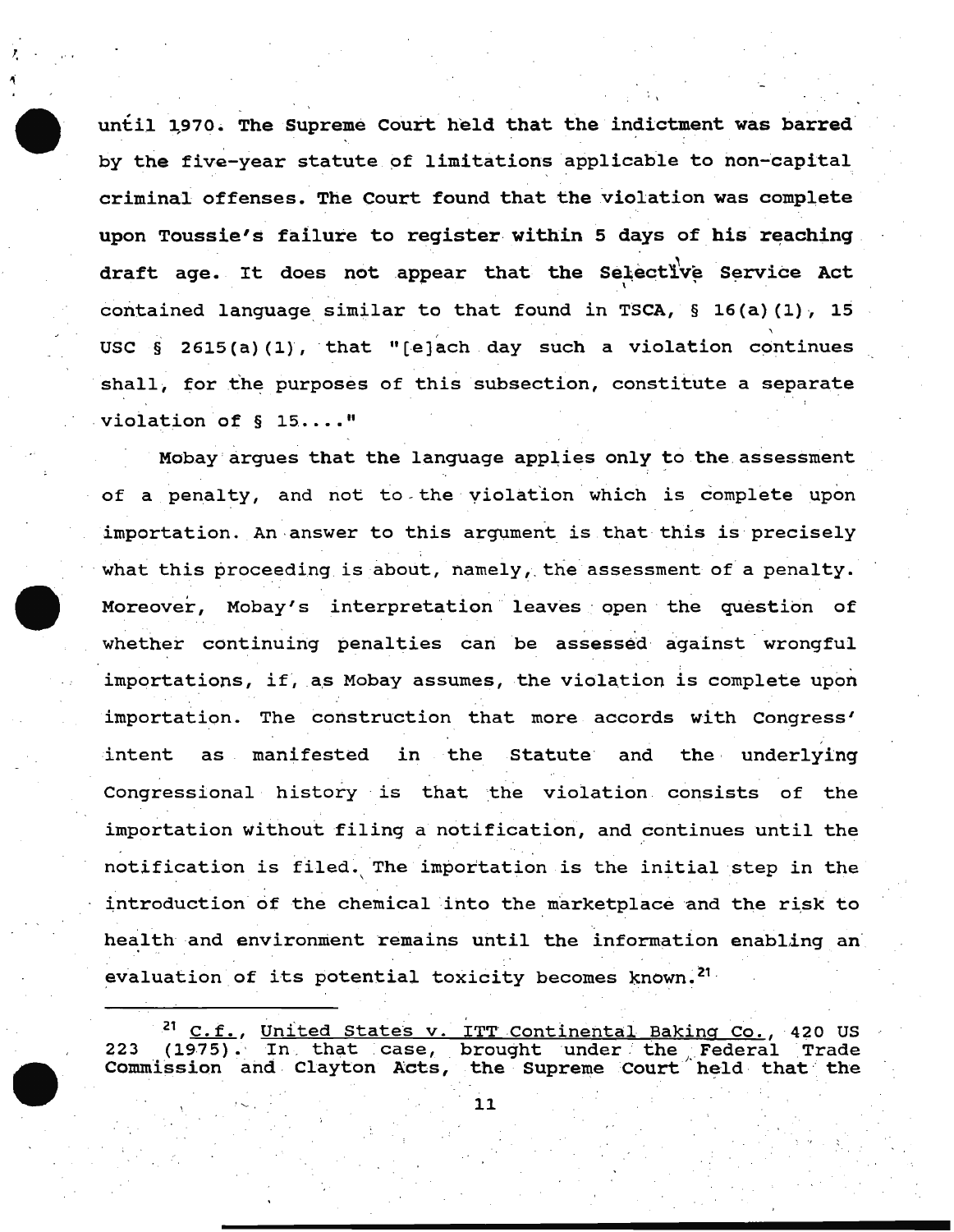Nevertheless, the EPA did not adopt Judge Frazier's decision in 3M Company, that the violations were continuing or press the issue before the court of appeals.<sup>22</sup> Under these circumstances, I believe that if the issue is to be reconsidered, it should be done by the Environmental Appeals Board. I am not convinced that any of the arguments made here were not already considered by the Chief Judicial Officer (predecessor to the Environmental Appeals Board) , who by his silence seemed to find little merit in the claim that the violations continued and kept the statute from running.

' No Counts Have been Shown to Barred as a Matter of law by the

## Paperwork Reduction Act

Mobay argues that 200 violations are barred by the EPA's failure to comply with the Paperwork reduction Act of 1980, as amended ("PRA"), '44 U.S.C. §§ 3501-3520. This includes 45 counts for unlawful importations occurring between March 15, 1982 and January 1, 1984 and 155 counts for false certifications filed

continued holding of assets acquired in violation of a consent order that prohibited only the acquisitions of assets was a "continuing failure or neglect to obey the order" within the applicable civil penalty statutes, 15 USC § 21(1) and 15 USC §  $45(1)$ . The Court noted that the continuing failure or neglect to The Court noted that the continuing failure or neglect to obey provisions "were intended to assure that the penalty provisions would provide a meaningful deterrence against violations whose effect is continuing and whose detrimental effect could be terminated or minimized by the violator at some time after initiating the violation."

 $22$  See Mobay's reply to Complainant's memorandum in opposition to Respondent's motion for accelerated decision, p. 42, and . Attachment 4; 3M Company, 17 F. 3d at 1455, n. 2.

12

 $\overline{f}$  is a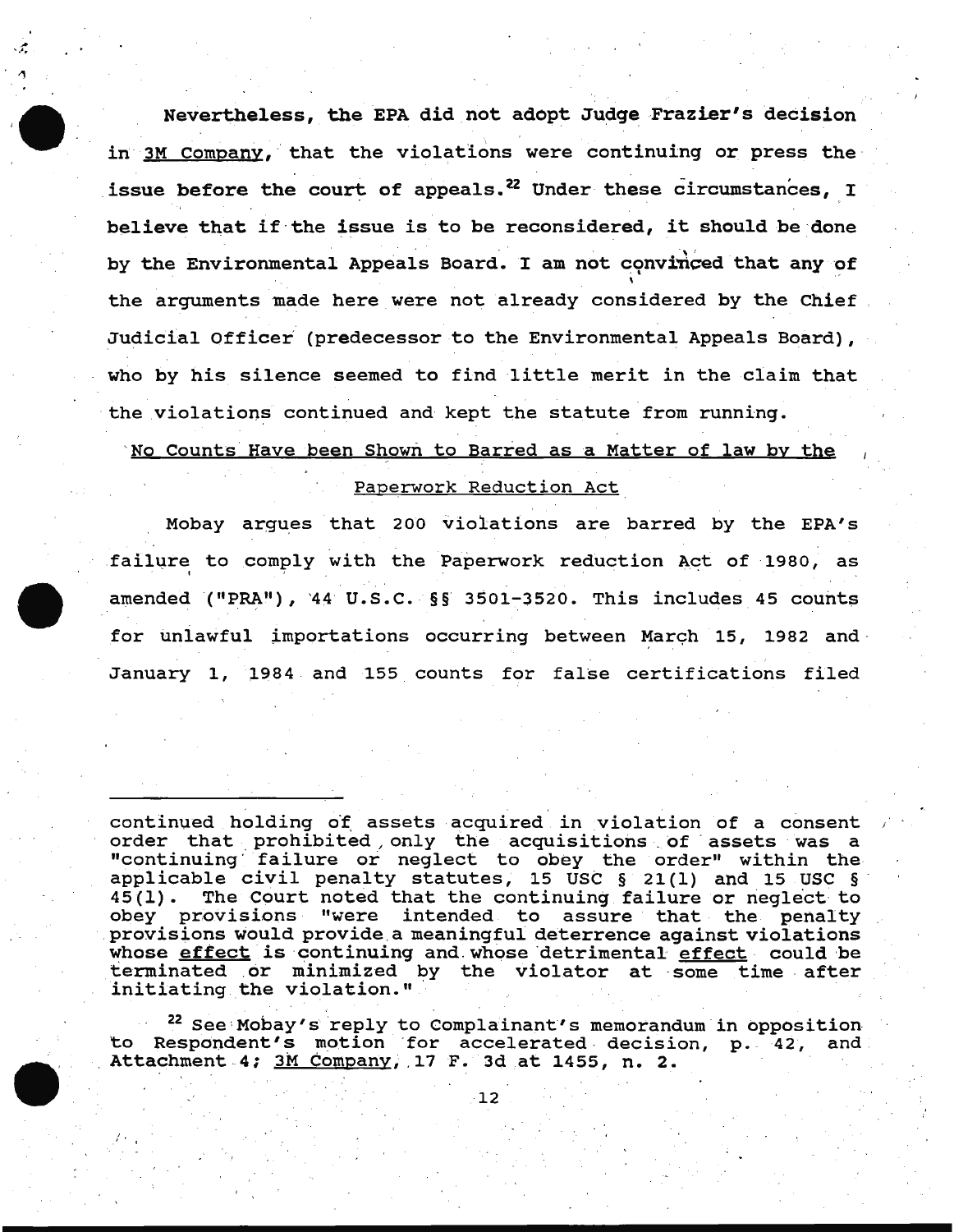between January 1, 1984 and July 1, 1986.<sup>23</sup>

A

The facts on this issue are not disputed. PRA, which went into effect on December 31, 1981, requires that agency information collection requests, which includes report forms and reporting requirements, are to be submitted to the Director of the Office of Management and Budget ("OMB") for approval. <sup>24</sup> The key provision on which Mobay relies is § 3512, which provides as follows:

> Notwithstanding any other provision of law, no person mocwremseanaing any sener provision of faw, no person<br>shall be subject to any penalty for failing to maintain shall be subject to any penaity for failing to maintain<br>or provide information to an agency if the information collection request involved was made after December 31, 1981, and does not display a current control number assigned by the Director, or fails to state that such request is not subject to this chapter.

OMB assigned control number 2000-0054 to the notice form used between 1979 and 1983. Notification of OMB approval and the assignment of a control number was given' in the Federal Register.<sup>25</sup> Between December 31, 1981 and October 26, 1983, however, the control number was not displayed on or with the form in either the Federal Register or the Code of Federal Regulations. Thus, Mobay's arguments turn on what constitutes compliance with the requirement

<sup>23</sup> Motion for Accelerated Decision, Attachment 1. According to *\**Mobay, the period during which the notices did not comply with the requirements of the PRA ran from December 31, 1981 through October 26, 1983, and, since the notice was an information request with respect to Mobay's importations, Mobay cannot be penalized for importations from March 31, 1982 (90 days after December 31, 1981)<br>through January 24, 1984 (90 days after October 26, 1984). Motion for Accelerated Decision at 22.

 $^{24}$  PRA, §§ 3502, 3507.

<sup>25</sup> 47 Fed. Reg. 1168, 1169 (1982).

. In the contract of the contract of  $\mathbf{13}$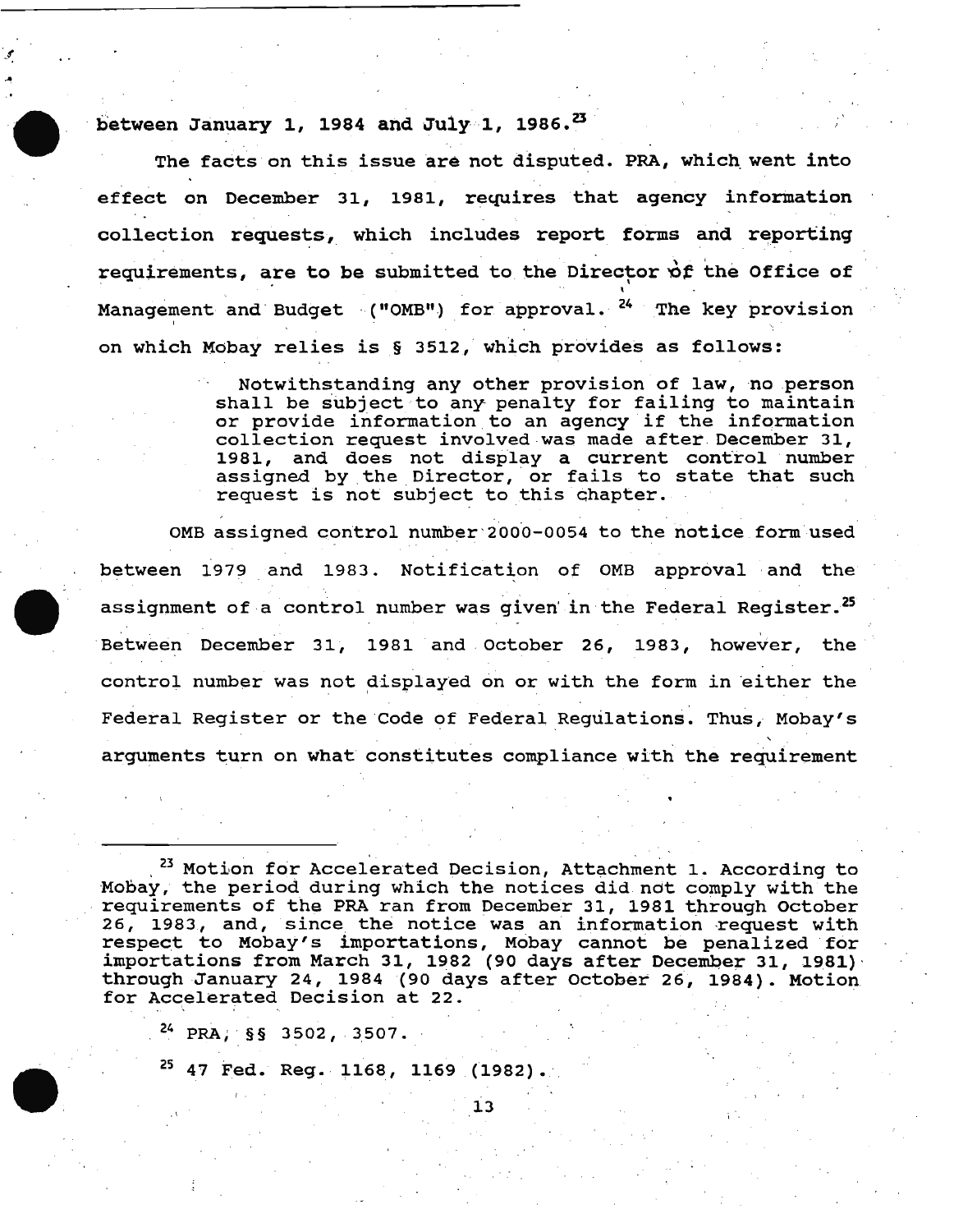of the PRA that the OMB control number be displayed.<sup>26</sup>

t:·

The certification form was never assigned an OMB control number, because during the period involved here it was never submitted to OMB for approval.

With respect to Mobay's objections based on the notice's asserted noncompliance with PRA requirements, the definitive answer, is that the notice itseif and specific information to be contained therein were by Statute made a prerequisite to any importation and, therefore, were not subject to the Paperwork Reduction Act.

TSCA  $\S$  5(a)(1), 15 U.S.C.  $\S$  2604(a)(1), prohibits a person from manufacturing (which by definition includes "importing") a new chemical'substance unless at least 90 days before such importation the importer submits "a notice in accordance with subsection (d) of this section" of the person's intent to import.

TSCA  $\S$  5(d), 15 U.S.C. 2604(d), provides that in addition to ' other information the notice shall include insofar as known to the person, or is reasonably ascertainable, the information described in subparagraphs  $(A)$ ,  $(B)$ ,  $(C)$ ,  $(D)$ ,  $(F)$  and  $(G)$ , of TSCA  $\S$  8(a)(2), 15 U. S.C. § 2607(a)(2). The information described in ., these provisions is as follows:

(A) The common or trade name, the chemical identity,

' 26 Mcbay asserts that the OMB control number for the PMN Form (2000-0054) was not current between April 30, 1982 and December 20, 1982. The document Mcbay cites for this statement, Attachment 3 to its motion, is inconclusive on how the dates shown therein support Mobay's statement. In the EPA's final rule establishing notice requirements, effective July 12, 1983, there is no reference to any lapse of OMB control number 2000-054 in the discussion of the applicability of the PRA to the notice requirements. See 48 Fed. Reg. 21741 (May 13, 1983).

14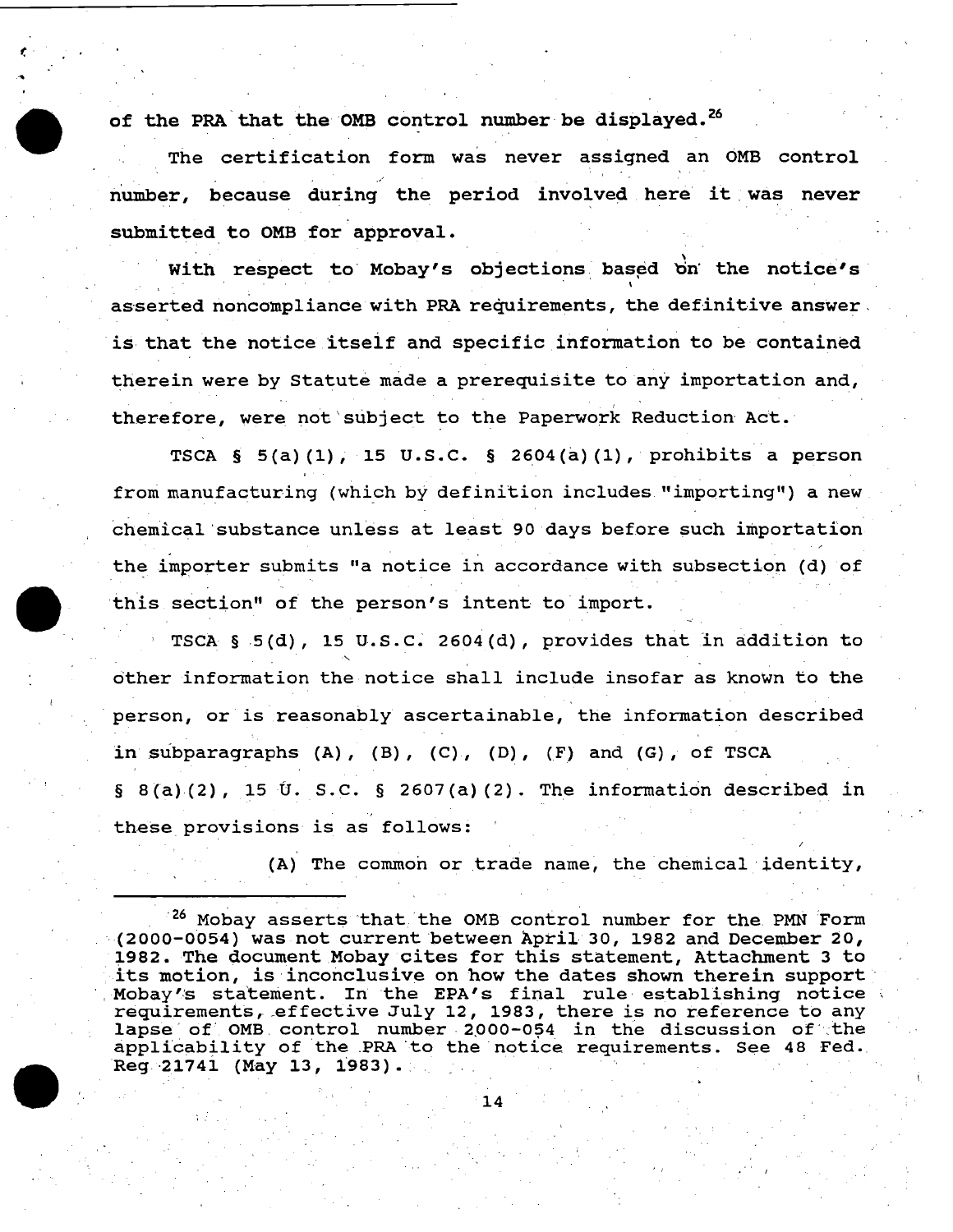and the molecular structure of each chemical substance or mixture for which such a report is required.

*r.* 

(B) The categories or proposed categories of use of each substance or mixture.

(C) The total amount of each substance and mixture manufactured or processed, reasonable estimates of the total amount to be manufactured or processed, the amount manufactured or processed for each of its categories of use, and reasonable estimates of the amount to be and reasonable estimates of the amount to bemanufactured or-processed for each of its categories of use or proposed categories of use.

(D) A description of the byproducts resulting from the unfacture, processing, use, or disposal of each manufacture, processing, use, or disposal substance or mixture.

(F) The number of individuals exposed, and reasonable estimates of the number who will be exposed, to such substances or mixture in their places of employment and duration of such exposure.

(G) In the initial report under paragraph (1) on such substance or mixture, the manner or method of its disposal, and in any subsequent report on such substance or mixture, any change in such manner or method.

The legislative history makes it clear that submission of the above information was not dependent upon the EPA requiring it by rule. Thus, it is stated in the Conference Report:

' \* \* \*

The conference substitute requires the notice required to include certain information described in section a (a) (Reporting and Retention of Information) whether or not the Administrator has required its submission under that section.... $^{27}$ 

In sum, the notification containing the specific information

 $27$  H.R. Rep. No. 94-1679, 94th Cong. 2d Sess. 67, Legislative History at 680. See also Senator Magnuson's statement during Senate consideration of the Conference Report, " Section 5 (d) of the statute explicitly states that the notice; must include certain statute expricitly states that the hotice mast include certain<br>specific information. This includes the name, identity and specific information. This includes the name, identity and<br>molecular structure of the chemical...." Legislative History at 140.<br>740.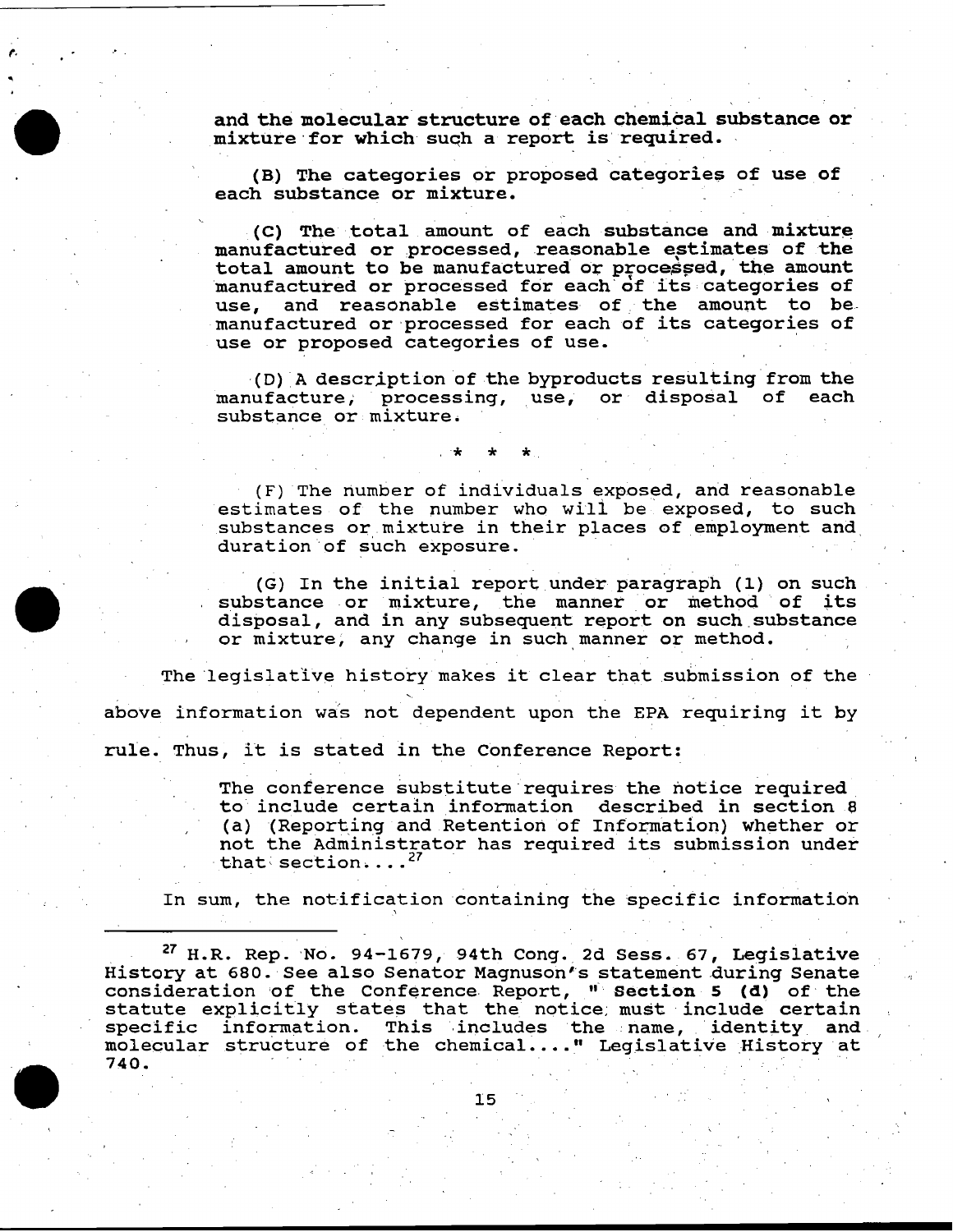described in the Statute is not an "agency information request" but a statutorily mandated direction to supply information when new chemical substances are to be imported.

Mobay argues that the EPA is charging only a failure to file the notification required by rule, but the complaint cites both the  $\cdot$ notice required by statute and by rule. $^{28}$ 

Mobay's construction of the Paperwork Reduction Act as permitting importations · unless . the notification has received OMB approval is also in error. It is true that the importation of a new chemical substance is conditioned upon giving proper notification. But Mobay's assumption that the PRA was an amendment to TSCA's restrictions'on the importation of new chemicals is wrong. The Act protects a person only against having to comply with information requests that could be unnecessarily burdensome. To construe noncompliance with the PRA as sanctioning the importation of chemical substances not reported to the EPA is a draconian result that stretches the PRA beyond its intended scope of keeping agency information requests within reasonable bounds, and is directly contrary to Congress' intent in enacting TSCA.<sup>29</sup> As was stated by

*r.* 

<sup>29</sup> It is, of course, recognized that an importer faced with a form that has not complied with PRA requirements and which the importer regards as unreasonably burdensome could be faced with the dilemma of either abstaining from importing the chemical or filling out the form. That is not the situation here where the notice had been approved by OMB as a reasonable information collection request but the approval had not been displayed on the form. In any event, but the approval had not been displayed on the form. In any event,<br>one course of action open to the importer is to give only the one course of action open to the importer is to give only the<br>notification required by statute, leaving for determination the consequences of not supplying the additional information required, by agency rule. While the alternative, abstaining from importing

 $28$  Complaint,  $\P$  3.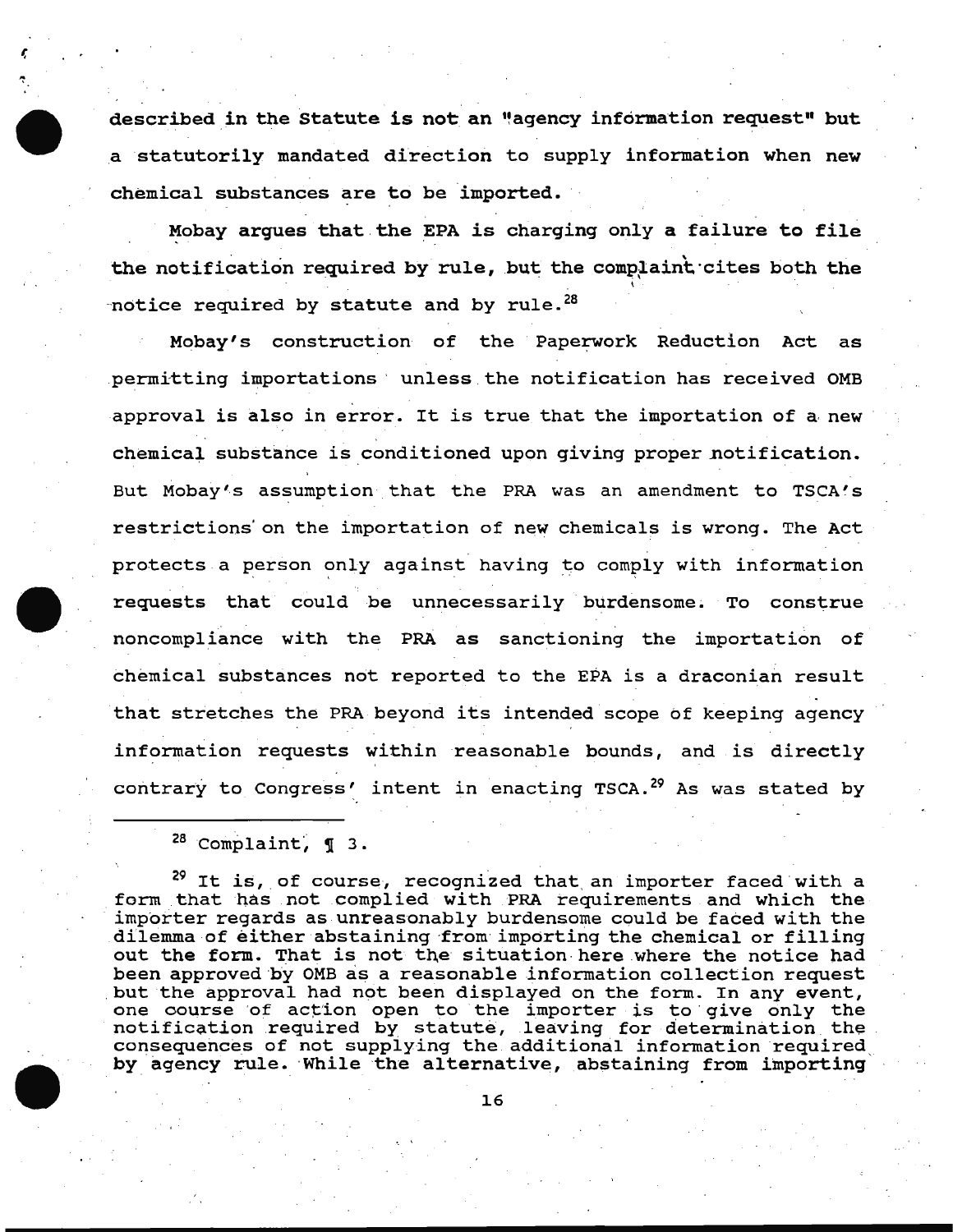the court when a party invoked the PRA to escape its statutory obligation to file an income tax return:

... . -•,

Congress enacted the PRA to keep agencies, including the Congress enacted the PKA to keep agencies, including the<br>IRS, from deluging the public with needless paperwork. It did not do so to create a loophole in the tax code.<sup>30</sup>

The EPA also argues that the PRA, prior to its amendment by the Paperwork Reduction Reauthorization Act of 1986, did not apply to collection of information requirements in existing regulations. Before promulgation of the final rule, effective  $July$  12, 1983, premanufacture notification requirements had been handled under an Interim Policy.<sup>31</sup> The EPA's position has support in the administrative interpretation of the Act.<sup>32</sup> On the other hand, Mcbay's position, that this administrative interpretation should be

the chemical, may seem like a harsh result, TSCA and its legislative history make clear that a new chemical should not be introduced into the workplace and environment unless the EPA has first been given the opportunity to evaluate its potential for harm to health and the environment. Supra at 4-6.

<sup>30</sup> United States v. Hicks, 947 F 2d 1356, 1359 (9th Cir. 1991). Mobay seeks to distinguish this case and other cases involving criminal convictions for failure to file tax returns on the ground that they ·involve "frivolous" PRA' arguments. ' It is not at all clear, however, that that was the basis for the court's decision in Hicks. In that case it appears that for one of the four tax years the OMB control number was not displayed on the regulations associated with Form 1040, and for all four years, the expiration date was omitted from the tax form, the associated regulations and instruction books. The court did not address these defects because it found it unnecessary to reach the question of whether the IRS had failed to comply with the PRA. Hicks, 947 F 2d at 1359.

<sup>31</sup> See preamble to final rule and notice form, 48 Fed. Reg. 21722, 21723 (May 13, 1983)

<sup>32</sup> Memorandum for Michael W. McConell, Assistant General Counsel, OMB from Robert B. Shanks Deputy Assistant Attorney General, Office of Legal Counsel, dated Sep 24, 1984 ( EPA Exhibit 14); Preamble to final OMB regulations, 48 Fed. Reg. 13666, 13671 .<br>(March 31, 1983).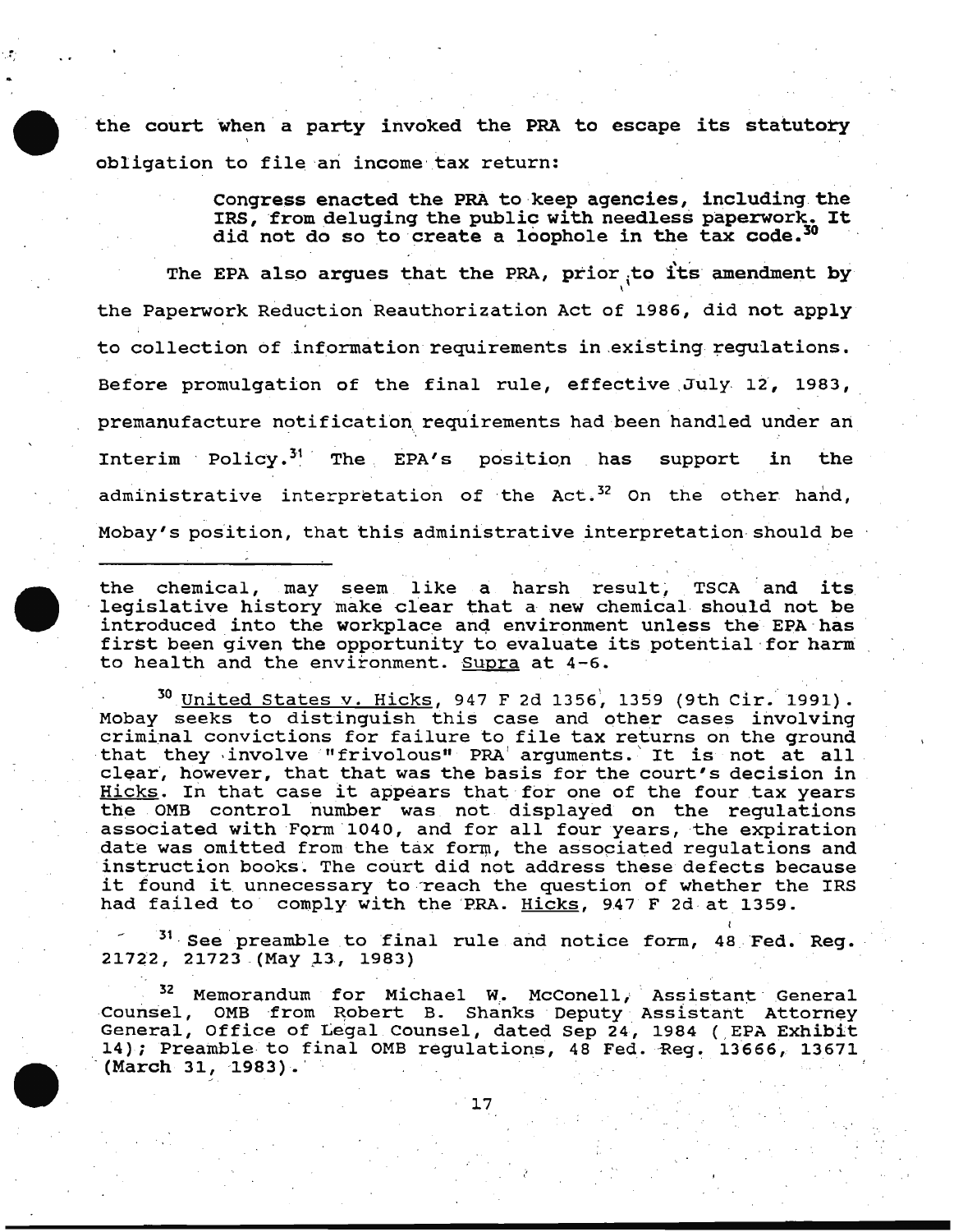given no weight because contrary to Congress' intent in passing the PRA has support both in the legislative history, and in Congress' subsequent amendment to clarify the Act by making it applicable to all collection of information requirements imposed by agencies.  $^{33}$ Even if the administrative interpretation were<sub>,</sub> accepted, it is not clear. from. the EPA's argument that the EPA's Interim Policy would qualify as a notice and comment rule under the administrative interpretation.

The EPA also makes the argument that the notification of OPM approval and the assignment of a control number in the Federal Register for January 11, 1982, met the requirement that the OPM control number be "displayed."<sup>34</sup> The Act requires that the information collection request "display a current control' numb<mark>er."<sup>35</sup> Th</mark>e OMB regulations required that the OMB control number be printed on the front page of the form and if the collection of information is published in a regulation, in the text of the published regulation.<sup>36</sup> There is support for the EPA's argument

<sup>33</sup> Mobay's Reply to Complainant's Memorandum in Opposition at 55-59.

 $34$  For the Federal Register notification see 47 Fed. Reg. 1169 (Jan 11, 1982) .

<sup>35</sup> 44 U.S.C. § 3512. The wording has remained the same since the enactment of the Paperwork Reduction Act of 1980. Pub. L. No. 96-511, § 2(a), 94 Stat 2822 (1980).

 $36$  5 C.F.R. § 1302.7(f) as published in 48 Fed. Reg. 13691 (Mar 31, 1983). The final regulations did not become effective until May 2, 1983. 48 Fed. Reg. 13666 (Mar 31, 1983). Nevertheless, Mobay .contends that these requirements were applicable from the effective date of the PRA.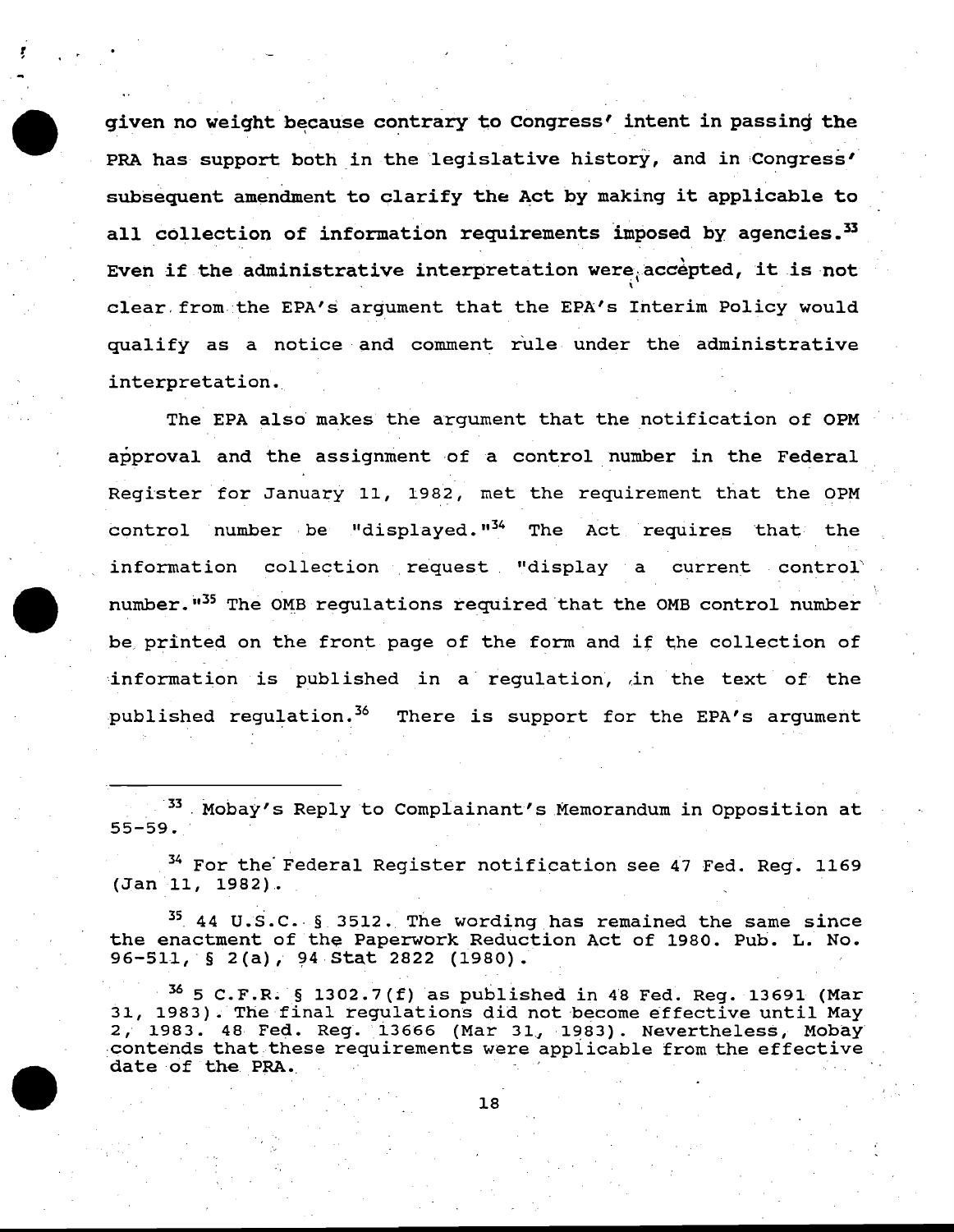in an opinion given by the Acting General Counsel of OMB.<sup>37</sup> That opinion, however, is based upon the rule that publication in the Federal Register is constructive notice of the contents and it is arquable whether that rule should be applied to display of the OMB control number in view of the obvious purpose of the Statute to inform the public of OMB approval.  $38$ 

since I have found that notification providing 'the information required by statute is not subject to the PRA, and that, in any event, noncompliance with the PRA does not confer upon the person a license to import a new chemical without giving notification, it is not necessary to decide these other arguments.

The certifications which Mobay is charged with falsely filing are required by regulations of the United States Customs Service, Treasury.<sup>39</sup> The importer must certify to the district director at the port of entry that all chemical substances in a shipment comply with all applicable rules and orders under TSCA or that the chemicals are not subject to TSCA by signing a statement to that effect. 40

Under OMB regulations certifications are not generally

/

<sup>37</sup> Letter from Robert G. Damus, Acting General Counsel, OMB, to Gerald H. Yamada, Acting General Counsel, EPA, dated May 28, 1993, EPA Exhibit 22.

<sup>38</sup> A different result might follow if notwithstanding the fact that the OMB control number was not displayed, a person had actual notice of the OMB approval. Mobay's actual notice, however, has not been made an issue here.

N 19 CFR §§ 12.118-12.127.

40 19 CFR § 12.121.

'·

19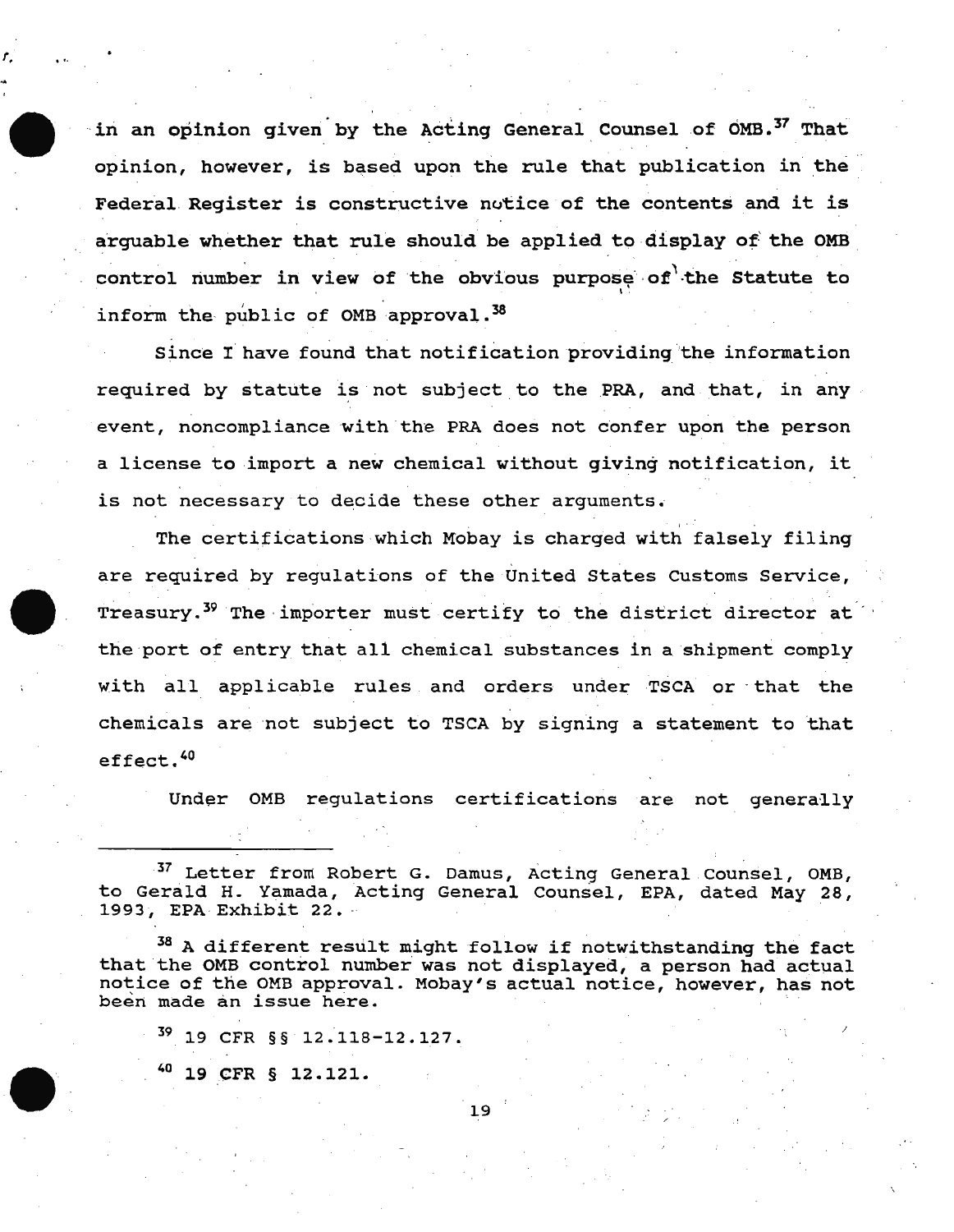considered information, the collection of which is subject to the PRA, "provided they entail no burden other than necessary to identify the respondent, the date of the respondent's address, and the nature of the instrument.<sup>41</sup> Mobay argues, however, that signing the certification requires on its part the burden of determining whether the chemicals in its shipment are subject to TSCA and, if so, whether these chemicals are included· on the TSCA Chemical Substance Inventory. Mobay is required by statute to make precisely those determinations. It may regard compliance with TSCA as burdensome, but this is not the kind of burden that the PRA was ,. intended to protect against. Consequently, the EPA's position that the TSCA certification required by Customs does not need an OMB control number, a position which is supported by rulings from both OMB and the Customs Service, appears to be the correct one.<sup>42</sup> This interpretation is not inconsistent with the statute and the language in the regulation addressed to whether the certified statement constitutes the "collection of information" is sufficiently ambiguous that the agency's construction is a permissible construction of the requlation and of the statute.  $43$ 

Even if the certification were considered "information" requiring an OMB control number, this still would not excuse giving a false certification, which, contrary to what Mobay asserts, is

 $41$  5 CFR  $$1320.7(j)(1)$ .

..

42 See EPA Exs. 17, 18 and 19.

<sup>43</sup> Chevron U.S.A., Inc. v. Natural Resources Defense Council, 467 u.s. 837, 842-843 (1984).

20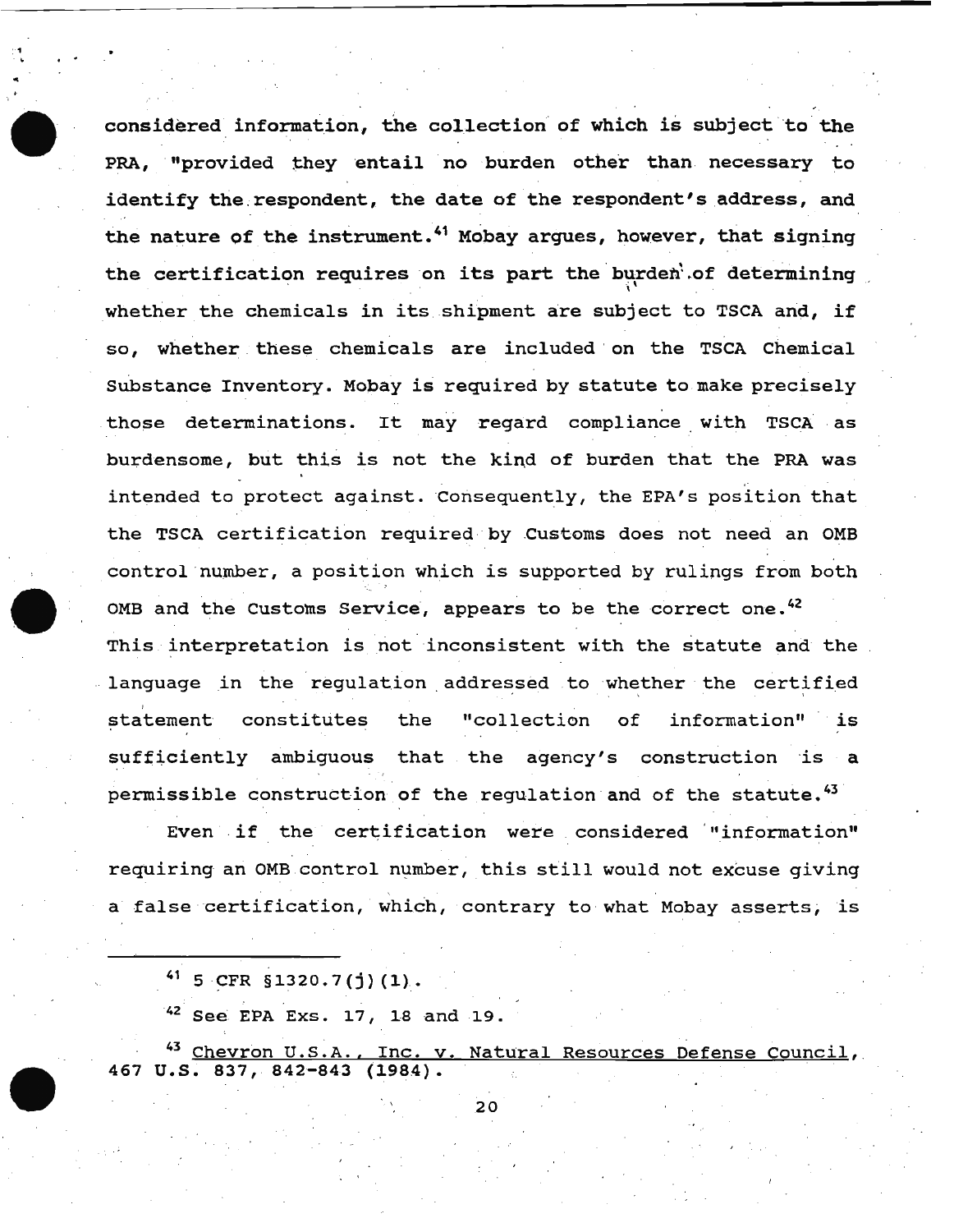specifically what the complaint has charged here.<sup>44</sup> Genuine Issues of Fact Exist as to Whether Several Chemicals Were

.<br>".

on the TSCA Inventory When They Were Imported.

Relying upon the definition of a chemical substance in TSCA, § 3(2)(A), 15 U.S.C. 2602(2)(A), as "any organic or inorganic substance of a particular molecular identity", Mcbay argues that it was not required to file a notification for the imports being questioned since they were polymers having the same molecular identity as chemicals already on the inventory even though they did not. have the same chemical names. According to the affidavit of Mobay's expert, Dr. Jean Frechet, a polymer is a chemical substance composed of repeating molecular units and the molecular identity of a polymer is determined by the final structure of its repeating molecular units.<sup>45</sup>

The EPA claims that whether or not a polynomer is a new chemical· substance that must be reported depends not only on the identity of its final structure of repeating molecular units but also on the identity of its starting monomers and other reactants and of its manufacturing processes. This is supported by the EPA's

<sup>45</sup> Motion for Accelerated Decision, Ex. 7, 11 11, 12.

21

•

<sup>44</sup> See United States v. Matsumoto, 756 F. Supp. 1361, 1365 (D. Hawaii 1991) (Failure of visa application to have OMB control number intentionally furnishing  $information.)$  By way of dictum, the court in Matsumoto indicated that the PRA may protect persons who make good faith mistakes in supplying information in response to a noncomplying information request. 756 F. Supp. at 1365. Mobay also cites legislative history that would support such an interpretation. Whether Mobay's certifications were made inadvertently in good faith or with an intent to conceal the true identity of the chemical are facts to be determined at the hearing.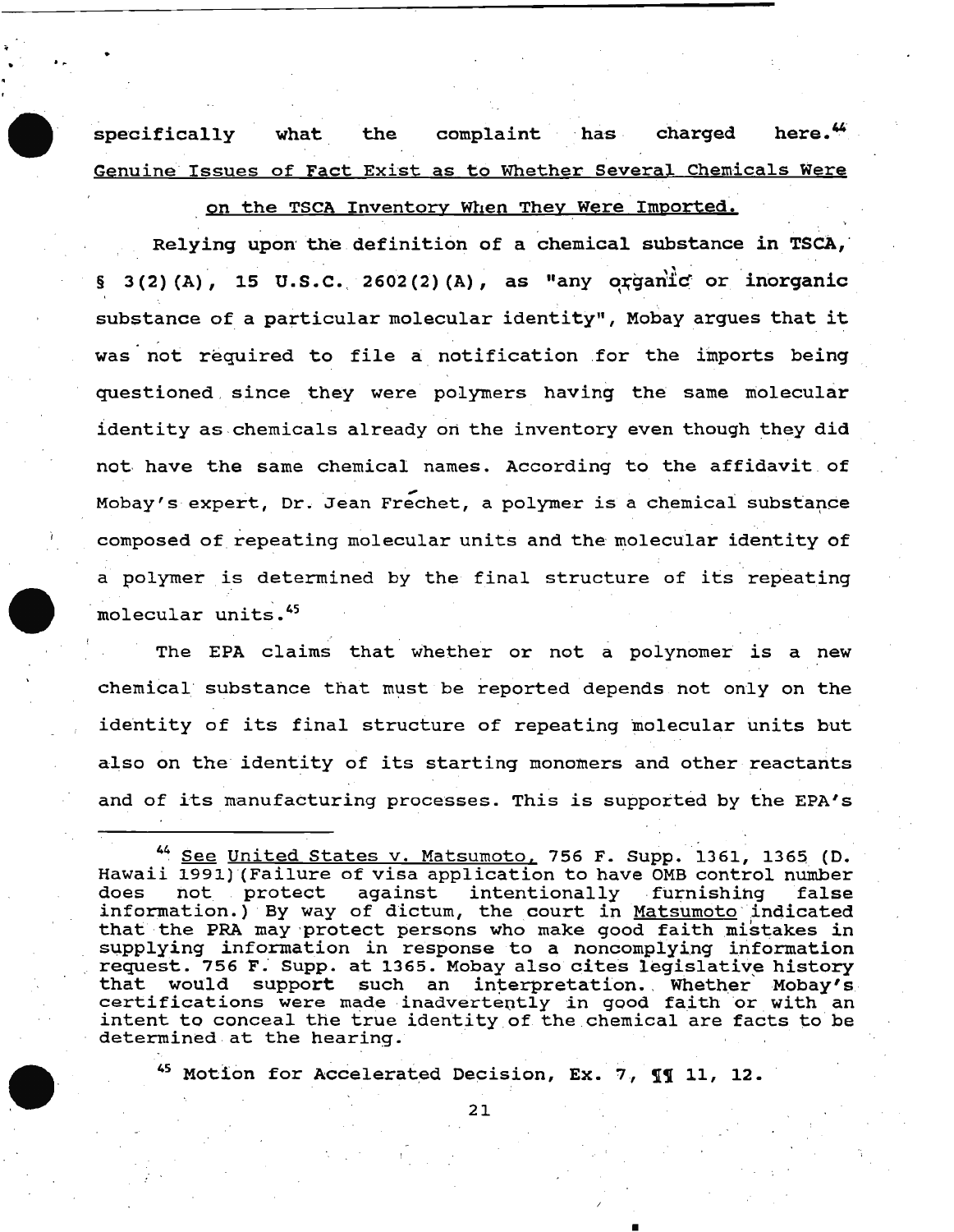long-standing interpretation of TSCA.<sup>46</sup> It is also supported by the affidavit of the EPA's expert, Dr. Timothy Swager, that the production process can affect the molecular weight of the polynomer,. which, in turn, can affect its toxicity.

*: '* 

. ~ ..

It is also not clear from Dr. Frechet's affidavit as to precisely what he means by molecular identity in defining the identity of the chemical itself.  $47$  As Dr. Swager points out, the term molecular identity . has no specific meaning *in* polymer chemistry but depends upon its context. In short; whether molecular identity is in itself a sufficient basis for determining the identity of Mobay's chemicals with those already on the Inventory is an issue on which the facts still have to be developed.

Further, the EPA's showing that the constituent monomers and the production process can affect the toxicity of a chemical detracts from Mcbay's claim that TSCA does not require the reporting of a chemical if it has the same final structure of repeating molecular units notwithstanding that it has a different name and has been manufactured from different monomers and under a different process. Such an interpretation is contrary to TSCA's

<sup>46</sup> For example, since 1977, the EPA has required that in reporting polynomers, the person must also report the constituent reporting porynomers, the person must arso report the construment<br>monomers used at greater than 2 percent (by weight) in the manufacture of a polynomer. 40 C.F.R. § 710.5(c). This requirement has been present since 1977. See 42 Fed. Reg. 64578 (Dec 23, 1977).

 $^{47}$  TSCA requires that the manufacture report the common or. trade name, the chemical identity and the molecular structure. TSCA § 8(a)(2)(A). Dr. Frechet disputes the significance of the chemical name, but it cannot be told from his affidavit how pertinent the examples he cites are to the chemicals at issue here. Again, this is an issue which the EPA is entitle to explore at a hearing on the .<br>facts.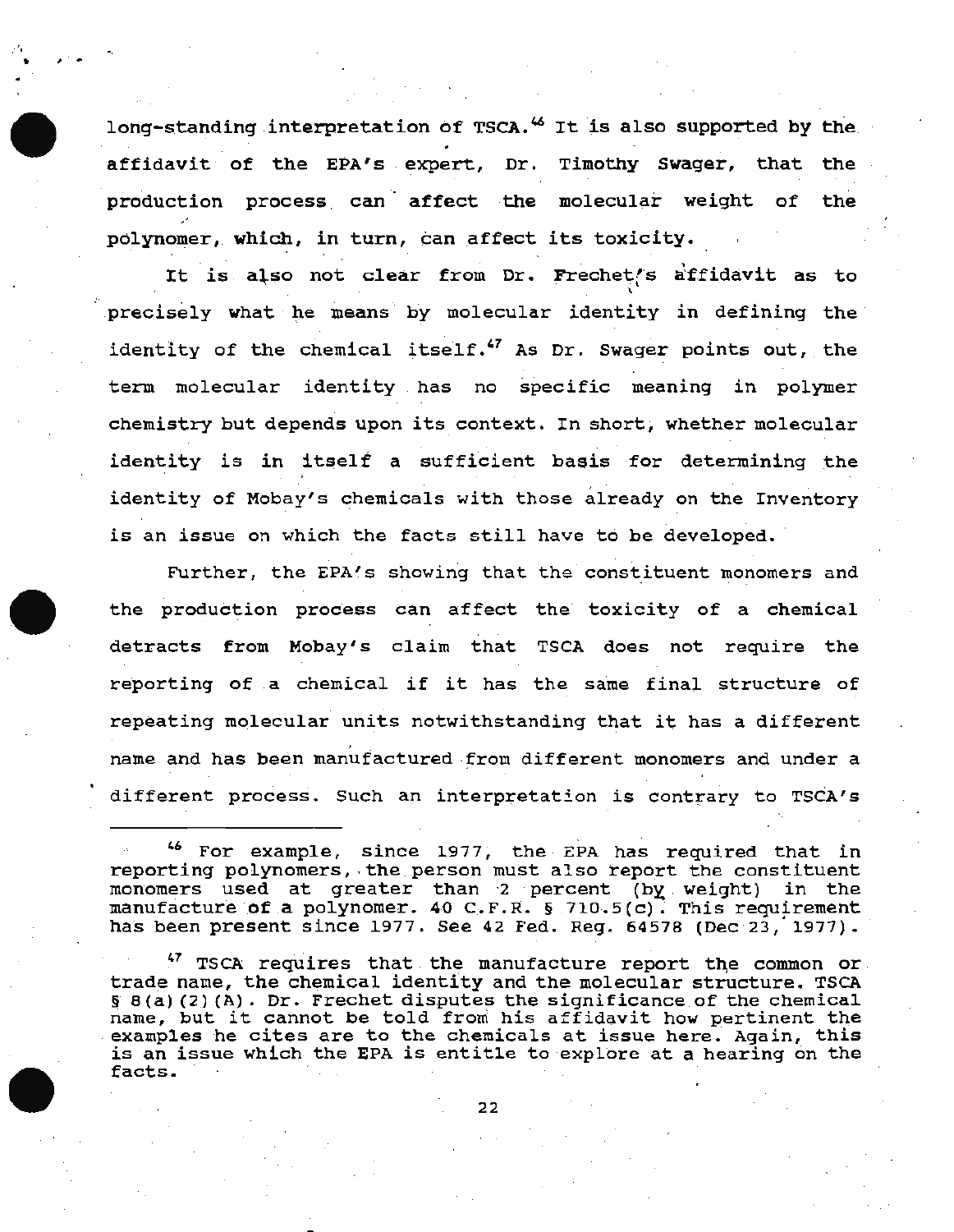purposes as set out in the statute and in the legislative history.

In sum, I find that there are genuine disputes of material fact as to whether the asserted similarity in molecular identity between the chemicals at issue and those on the Inventory dispensed with the requirement that the importation of those chemicals be reported.

Accordingly, Mobay's motion for an accelerated decision is denied.

Senior Administrative Law Judge

| Dated: | March 1 | ,1995 |
|--------|---------|-------|

 $\mathbf{r}$